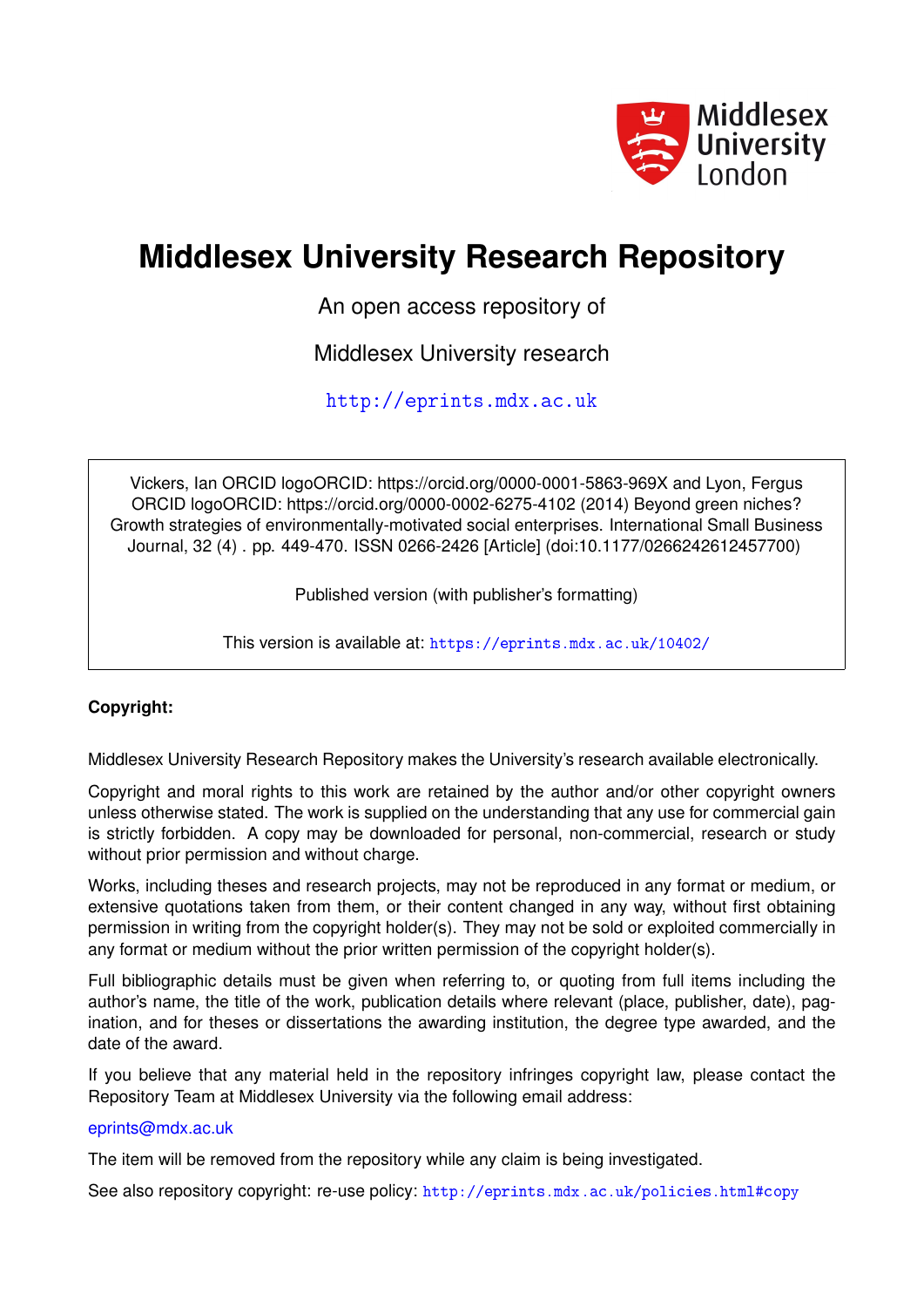

International Small Business Journal 2014, Vol. 32(4) 449–470 © The Author(s) 2012



Reprints and permissions: sagepub.co.uk/journalsPermissions.nav DOI: 10.1177/0266242612457700 isb.sagepub.com



# **Beyond green niches? Growth strategies of environmentallymotivated social enterprises**

# **Ian Vickers and Fergus Lyon**

Middlesex University Business School, UK

## **Abstract**

The article examines the strategies by which environmentally-motivated social enterprises seek to scale up their positive impacts, drawing on a theoretical understanding of the role of entrepreneurial agency in transitions to a more sustainable economy and society. Case study evidence is used to explore different forms of enterprise growth, contributions to economic, environmental and social value, and the capabilities involved in their realisation. A typology of three distinct approaches or modes is introduced to help explain orientations and strategies that reflect both conventional conceptions of growth and alternative ways of growing social and environmental value. The role of values, capabilities and relational learning in shaping strategies and addressing the tensions and challenges encountered within each category is highlighted.

# **Keywords**

capabilities, growth strategies, social enterprises, sustainability

# **Introduction**

Heightening concerns around the challenges posed by climate change, unmet social needs and financial crisis have reinforced calls to realise the potential of alternative business forms and social innovation (Murray, 2009; Scott-Cato and Hillier, 2010). Social enterprises – or values-driven 'hybrid' businesses that operate in the ill-defined space between the for-profit and non-profit worlds – are seen by some to have particular strengths in simultaneously addressing economic, social and environmental needs (Amin, 2009; Boyd et al., 2009; Pearce, 2003). This article examines conceptions of growth found in environmentally-motivated social enterprises (ESEs) and the capabilities involved in their realisation in order to contribute a better understanding of their potential, which also can inform policy and support practice.

**Corresponding author:**

Ian Vickers, Centre for Enterprise and Economic Development Research, Middlesex University Business School, The Burroughs, London NW4 4BT, UK. Email: i.vickers@mdx.ac.uk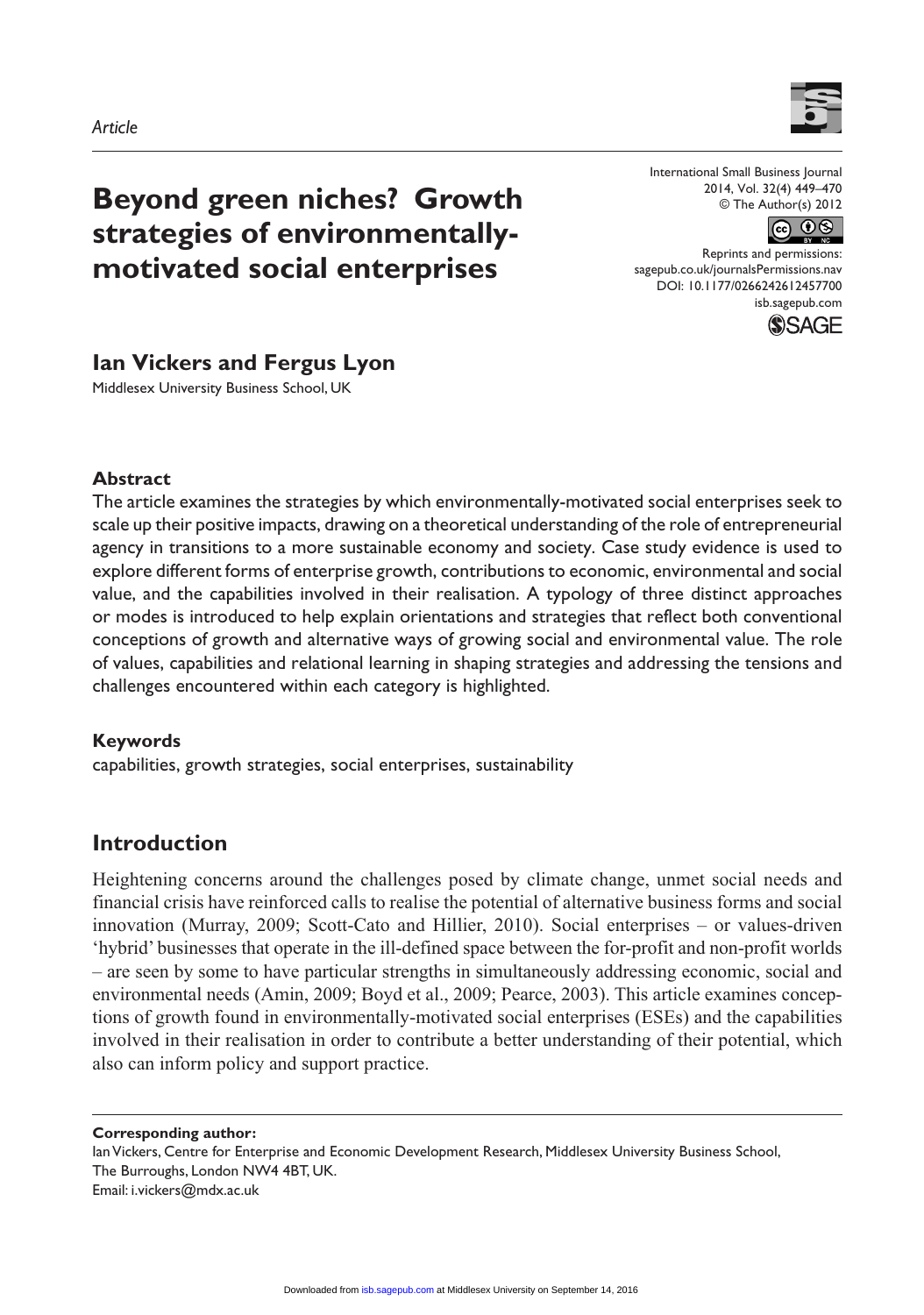Given how little is known about the processes involved and the growth aspirations and capabilities of such enterprises, these issues are explored by addressing two research questions:

RQ1: What are the different approaches to growth adopted by ESEs and the missions and values that underpin them?

RQ2: What are the resources and capabilities needed to implement such strategies effectively?

Building on a tradition of research on enterprise growth and the institutional contexts shaping these processes, we adopt an exploratory approach utilising qualitative case studies to draw out different ESE strategies for integrating economic, social and environmental objectives. Our analysis defines three distinct approaches with reference to the motivations and capabilities that underpin them. These approaches need to be understood in relation to wider contextual and institutional factors, which can be both enabling and constraining, including societal norms affecting the demand for the services or products involved, public policies intended to support a nascent low carbon economy (While et al., 2010), and moves to outsource and create quasi-markets for various public services (Walsh, 1995).

Although the term 'social enterprise' is contested and unclear, generally it is used to refer to a set of organisations with primarily social purposes, but which generate a significant amount of their income from trading in goods or services (Bridge et al., 2009; Chell, 2007). The category includes community enterprises, cooperatives, the trading arms of charities, employee-owned businesses, development trusts, credit unions, housing associations and social firms. There are significant tensions inherent in the concept of social enterprise within recent policy discourses, particularly given the diversity of organisational forms, motivations and expectations around their role and potential (Teasdale, 2011). The 'social' dimension of the term lends itself to the traditional concerns of not-for-profit civil society organisations to address social needs that the state and private sectors are unwilling or unable to meet, as well as notions of 'alternative economic spaces', egalitarianism, democratic governance and accountability. Conversely, the 'enterprise' dimension of the term lends itself to neoliberal perspectives, emphasising business opportunities, the efficiency of unfettered markets and a need to restrict the role of the state, including transferring responsibilities to the private sector and civil society (Sepulveda, 2009).

It is in this fluid and contested policy context that this article examines some recent experiences of contrasting types of social enterprises which claim to integrate economic, social and environmental objectives. The next section further examines relevant theoretical perspectives. Following this, evidence from a study of ESEs in the English East Midlands is used to explore the diverse approaches to growth and the rationales and strategies underpinning them, and the role of entrepreneurial resources and capabilities in addressing the challenges involved. The concluding discussion draws out the contribution to understanding by advancing a typology to help explain the varied approaches, as well as some implications for policy and further research.

# **Conceptions of growth and the sustainability agenda**

Central to this article is how the study of social enterprises can add to our understanding of growth in light of the sustainability agenda. Conventional business enterprise growth tends to be conceived in terms of indicators such as turnover, profit, sales, employment, market share and physical output. However, even within this context there has been increasing recognition of the complex and heterogeneous nature of growth, the varied underlying causal mechanisms involved, and how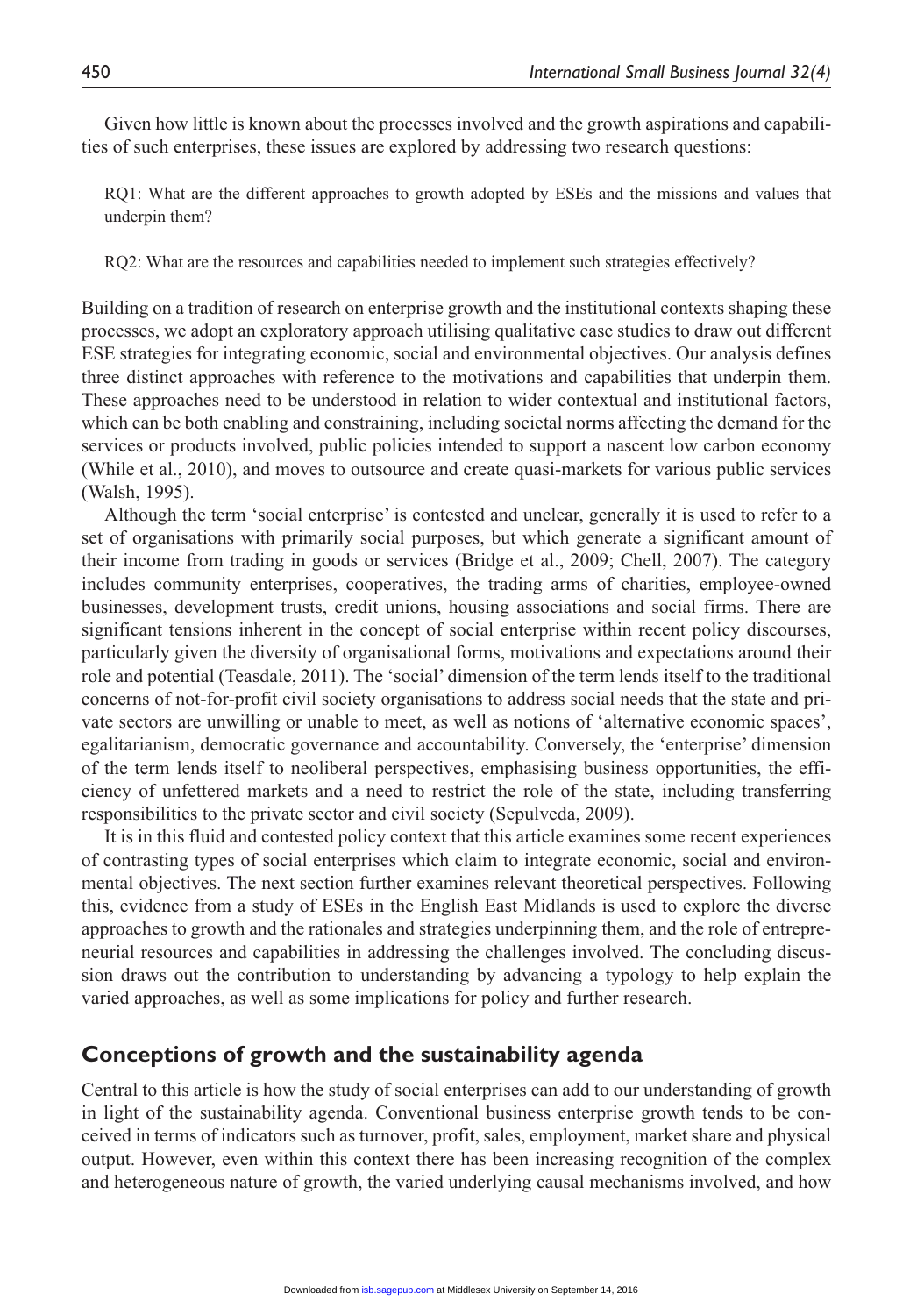such complexity compounds the difficulty of prediction and explanation (Leitch et al., 2010; McKelvie and Wiklund, 2010). Growth is understood to be an uneven and discontinuous process subject to uncertainties relating to the nature of the markets, the external circumstances faced and the characteristics and competencies of entrepreneurs and businesses. Uncertainty also arises from the fact that business owners and directors exhibit a range of motivations and aspirations, not all of which are monetary (Gimeno et al., 1997).

Considerations of sustainability bring further complexity, as can be seen from the disparate literature relating to the role of entrepreneurial agency in transitions to a more sustainable economy (Vickers, 2010). For example, Dean and McMullan (2007) view 'market failures' such as anthropogenic climate change as representing opportunities for the generation of profitability and economic value, insofar as market-based solutions can be extended by entrepreneurs with the support of governmental actors. Others emphasise the tensions involved: De Clercq and Voronov (2011) explore 'sustainability' and 'profitability' as two distinct logics that are constructed and played out as an outcome of the strategic actions of entrepreneurs and their legitimacy-seeking behaviour in relation to the institutional logics (or 'field-imposed expectations') involved. However, there is a need to go beyond such theoretical polarisations to develop a more evidence-based understanding of the range of contributions and motivations involved, and how these may offer varying combinations of economic, environmental and social value (Korsgaard and Anderson, 2011).

Actions on the part of environmentally-motivated entrepreneurs can encompass a diverse range of measures to conserve resources, ecosystems and biodiversity thus, also protecting the life support and other economic functions of the environment (Shepherd and Patzelt, 2011). Economic value in the form of monetary and employment outputs may be contributed by the provision of products or services in environment-related sectors (e.g. waste management and low-carbon technologies or services), and the growth of local or regional systems of production and consumption (e.g. Marsden, 2010). In addition, the actions of entrepreneurs can contribute to the social dimension of sustainability, including strengthening the web of relationships and cultures that bind groups of individuals, places and communities of interest (Maclean et al., 2012; Shepherd and Patzelt, 2011). Similarly, Korsgaard and Anderson (2011) emphasise the potential for multiple forms of social value creation, such as the growth of communities and individuals through selfactualisation and achievement, as well as more directly economic outcomes.

Much of the literature on sustainability draws attention to the key enabling role of governments in shaping the regulatory environment and the structure of incentives facing businesses and consumers (Vickers, 2010). Critical perspectives have drawn attention to the contested and paradoxical nature of policy responses that seek to accommodate the capitalistic impetus towards unrestricted growth with ecological considerations (e.g. Baker, 2007; Castree, 2008). Dominant responses to promote sustainable development have centred on the progressive 'ecological modernisation' of existing economic, political and social institutions (e.g. Hajer, 1995; Murphy, 2000). The ecological modernisation paradigm has tended to emphasise the use of market mechanisms to encourage the development of low-carbon technologies and some efforts to promote more enlightened consumer choice, or green consumerism. Policies and action that appear to create opportunities for sustainability-motivated entrepreneurs include financial incentives for renewable energy, the tightening of environmental regulations (e.g. in relation to waste management) and other policies to support low-carbon technologies, products and services (e.g. Department for Business, Enterprise and Regulatory Reform, 2009 within the UK context). Relatedly, some policy debate has focused on the potential for governments to implement 'green stimulus' packages for economic recovery, involving significant investment in a low-carbon economy and the creation of 'green-collar' jobs (e.g. Green New Deal Group, 2008; Ottmar and Stern, 2009).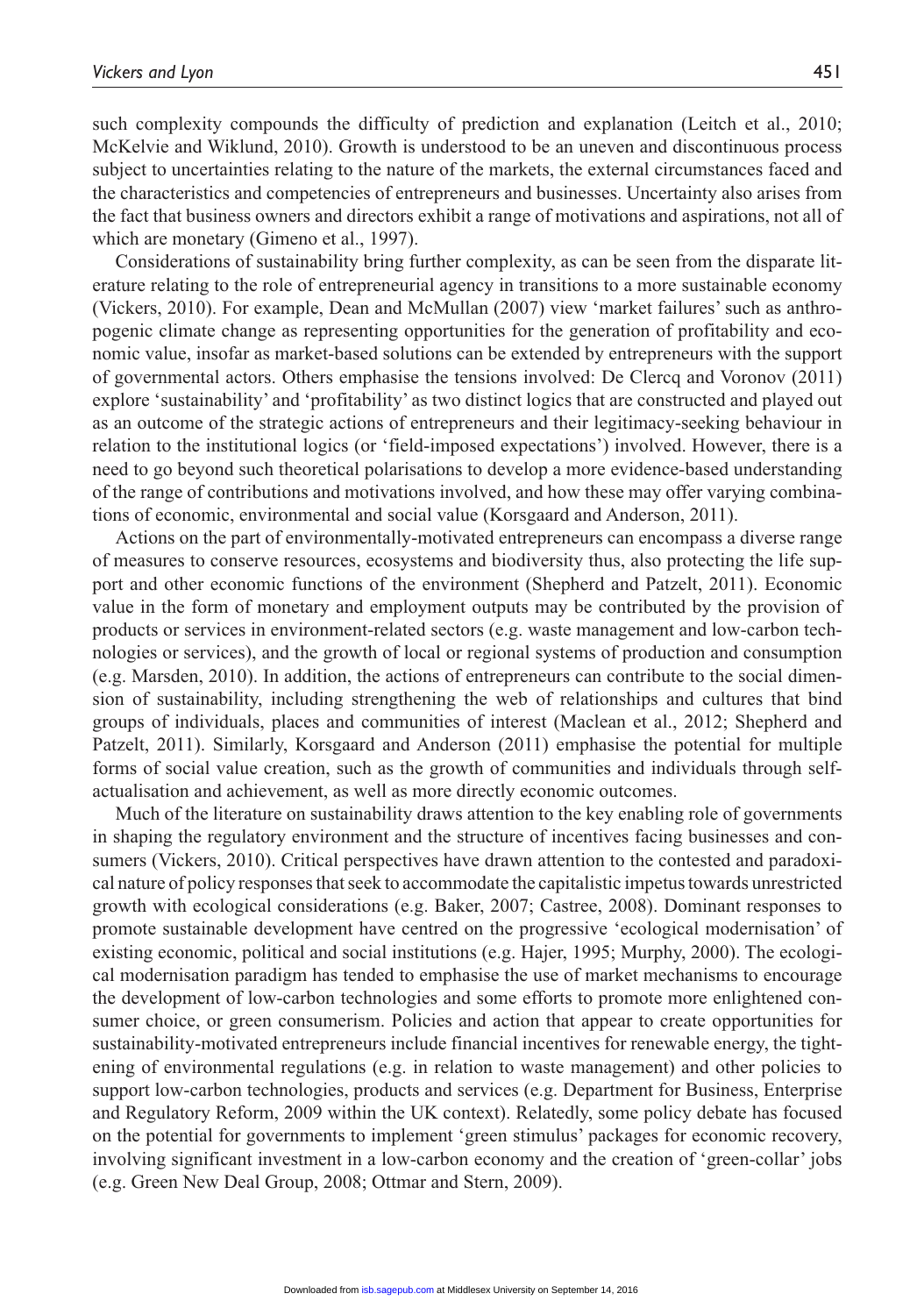Stronger 'deep green' versions of sustainability present an essentially post-capitalist vision involving a radical reconceptualisation of prosperity and wealth, and a more egalitarian, less materialistic society (Scott-Cato, 2009). Such a reconceptualisation underpinned the alternative technology movement of the 1970s and 1980s, with its advocacy of community-level initiatives in areas such as renewable energy, organic food and autonomous eco-housing (Smith, 2005), and as seminally influenced by Schumacher's (1973) case for small-scale initiatives and 'appropriate' technology. More contemporaneously, the Transition Town movement (www.transitionnetwork. org) expresses impatience with the limited nature of government action to address climate change, emphasising a need for community-led innovation and eco-localisation. Scott-Cato and Hillier (2010) represent this as an important example of how climate-related social innovation can spread from community to community, originating as it did in Totnes in south-west England, to become a global movement. However, there is a need for greater understanding of inclusive innovation processes and their potential in developing and disseminating alternative approaches to meeting needs (see also Seyfang and Smith, 2007; von Hippel, 2005).

To summarise the discussion so far, although diverse in nature and originating motivations, the growth (albeit limited) of ESE activity can be understood as a product of the interplay between top-down ecologically modernising policy actions and institutional change opening up opportunities (Vickers, 2010), and bottom-up visions and energies informed by critical environmental politics and social movements (Pepper, 1996).

#### **Strategies for growth and capabilities**

There has been considerable interest in models and strategies to enable the scaling-up of social enterprises and their beneficial impacts. This can involve the originating entrepreneur or organisation working in or developing 'green niche' markets (Seyfang and Smith, 2007), geographically replicating a successful concept, such as through a franchising operation (Johnson et al., 2007; Litalien, 2006; Tracey and Jarvis, 2007), growth through alliances (Sharir and Lerner, 2006) and joining or forming consortia in order to tender for public sector contracts, such as in the case of waste recycling (Rowan et al., 2009). Replication also may occur less formally, whereby niche activities multiply in numbers, such as in the case of increasing public/consumer interest in ethical food and communitysupported agriculture (Little et al., 2010), or through concepts being absorbed within established organisations and 'mainstream' practices (Seyfang and Smith, 2007).

Our focus on enterprises that are seeking to break out of niche markets suggests the relevance of insight from mainstream business studies on the role of resources and capabilities, including the ability to find new competences (Hamel and Prahalad, 1994). These include both tangible sources of competitive advantage (e.g. skills and functional knowledge, as reflected in formal measures of educational or training attainment) as well as more intangible resources (e.g. relations with customers, partners, brands or organisational culture) (Grant, 2002). Related research has shown how entrepreneurs can enhance their ability to grow and diversify businesses by building entrepreneurial teams with a greater diversity of human capital (i.e. knowledge, skills) (Ucbasaran et al., 2003). Work on dynamic capabilities (Foss, 1997; Teece et al., 1997) has focused on understanding how competences are created and updated through organisational learning. Barbero et al. (2011) found that rapid and intensive small and medium-sized enterprise (SME) growth requires high capabilities in specific functional areas, with marketing and financial capabilities being positively associated with market expansion and innovation.

Dynamic and adaptive capabilities and associated learning processes are likely to be of particular importance for ESEs seeking to implement innovative approaches to address emergent low-carbon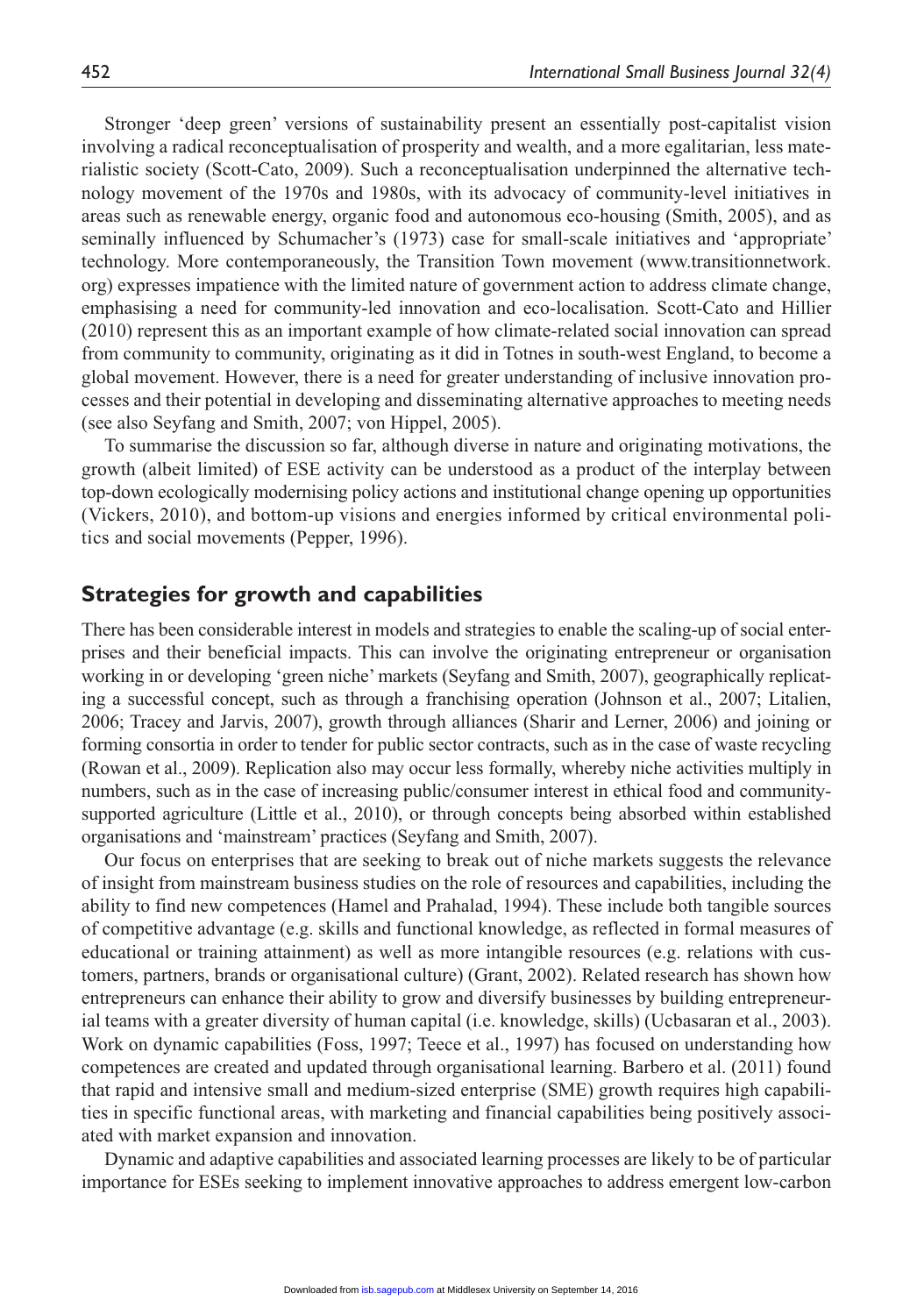markets, and social needs that may be subject to policy debate and contestation in terms of how they are best addressed. Perspectives on democratising innovation and social innovation suggest that ESEs embedded within specific communities may have particular capabilities related to opensource methods of deriving creative ideas, and developing co-production through relational learning with user communities and other actors (von Hippel, 2005; also Maclean et al., 2012).

Finally, our understanding of the role of capabilities in the growth of values-led enterprise is informed by research which contextualises entrepreneurial action in relation to institutions, broadly defined to include formal regulations, professional practices and social norms (Tracey, 2011). Important here is insight into the various ways in which entrepreneurial actors behave in the face of prevailing institutional conditions, which can involve both opportunism in response to new incentive structures, as well as less 'economically rational' behaviour, which may be underpinned by values and perspectives which are at variance to those of key actors or institutions and incumbent interests. Nevertheless, in order to maintain any challenge to mainstream ways of doing things, ESEs need sufficient capabilities and resilience at least to ensure the survival of their activities, including building legitimacy and trust. Initially, this is likely to take place within their immediate niches and supportive communities of interest: for example, including other civil society organisations. However, 'beyond niche' growth is likely to be particularly dependent on building competitive advantage by enrolling support from wider networks and key actors: that is, policy networks, and sources, quasi-markets for public services and other public and philanthropic support (Bloom and Smith, 2010).

# **Method**

#### *Sample*

The exploratory approach of the study necessitated the use of qualitative case studies, focusing on eight ESEs that were purposively selected from an initial sampling frame of 87 environmentrelated organisations in the East Midlands, UK. The selection criteria were based on sectoral and size differences, with a view to providing rich detail on the factors and processes underpinning different growth paths (Yin, 2003). Table 1 shows the eight cases along with their profile characteristics. These ranged from relatively new organisations (three established since 2009) to others that had been trading for a number of years (the oldest founded in 1989).

Given that our theoretical perspective problematises prevailing conceptions of business and economic growth, our analysis is sensitive to alternative approaches that prioritise growing social and environmental value. Therefore, the contrasting cases include ESEs that were experiencing a period of growth in employment and/or turnover, those that were aspiring to such growth without yet achieving it, and others that emphasised contributions to social and environmental value that were not captured by conventionally recognised measures of enterprise growth. We did not seek to include ventures that had failed to grow beyond initial start-up, as this is beyond the remit of the article. Similarly, while we recognise contraction and closure or failure following growth as a key issue, exploration of this is also beyond the scope of this article.

#### *Data collection*

In-depth interviews were conducted with the eight leaders or managing directors, who were also founders in six cases; in one case both the managing director and financial director were interviewed. The broad topics addressed related to: the organisations' origins, their aims and objectives; activities and impacts; perceptions of opportunities and attitudes towards growth;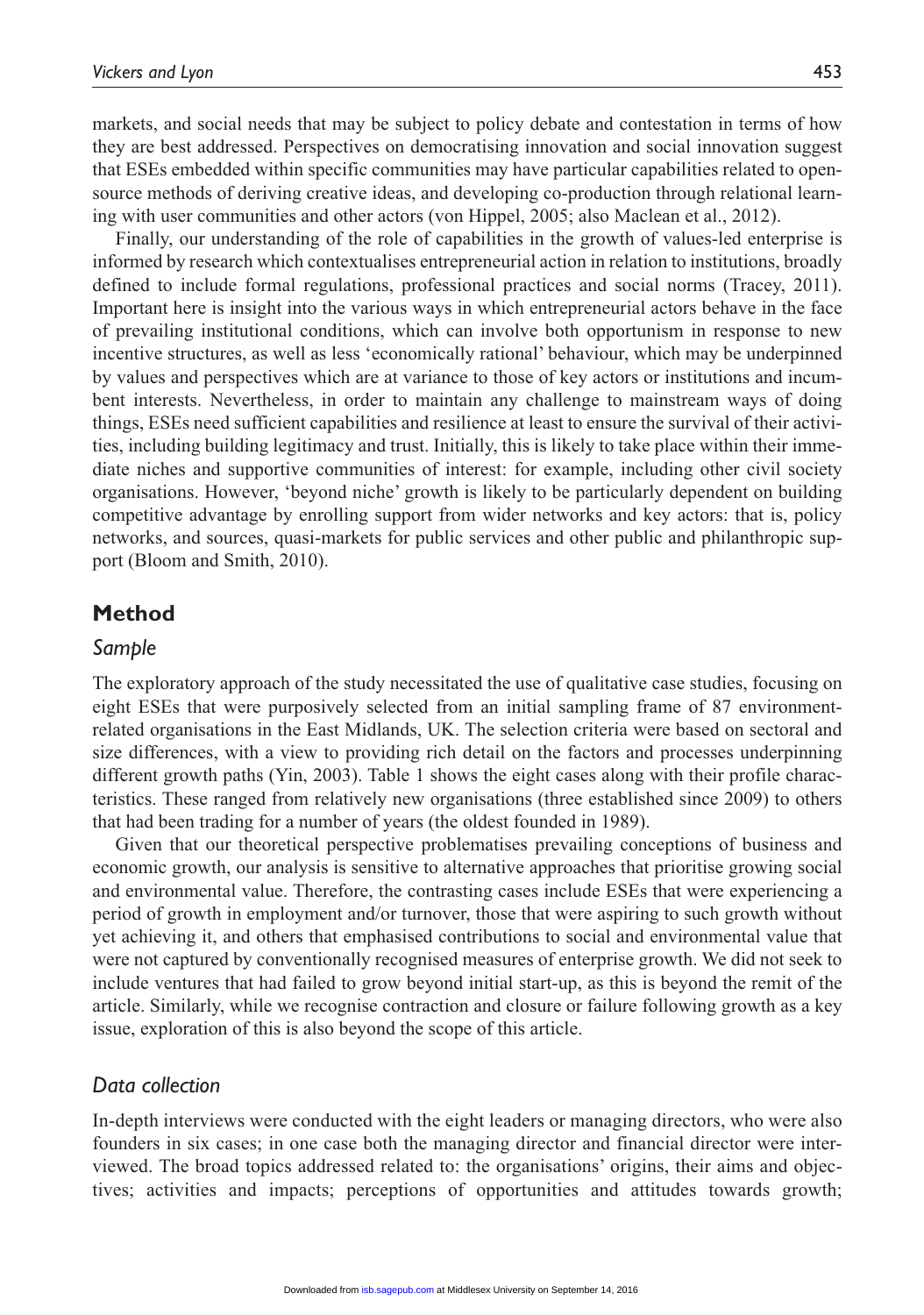| Table 1. Profile of selected enterprises                                    |                                             |                                                                                                      |                               |                                                                       |                                                                                                                                            |
|-----------------------------------------------------------------------------|---------------------------------------------|------------------------------------------------------------------------------------------------------|-------------------------------|-----------------------------------------------------------------------|--------------------------------------------------------------------------------------------------------------------------------------------|
| Enterprise                                                                  | No. employed<br>(volunteers in<br>brackets) | Sector/activity                                                                                      | Date of start-up              | Legal Structure                                                       | Income sources                                                                                                                             |
| Change Agents UK<br>(CA) (previously<br>Studentforce for<br>Sustainability) | $\overline{c}$<br>$\infty$                  | knowledge-based services for<br>graduates and consultancy/<br>Placement scheme for<br>sustainability | trading 2004<br>1996 Began    | Limited by Guarantee<br>Charity with trading<br>arm: Company<br>(CLG) | Fees from graduate placements<br>Consultancy and some grants<br>and employment service                                                     |
| Corner Plot (CP)                                                            |                                             | Food: organic smallholding and<br>vegetable box scheme                                               | 1999                          | Cooperative<br>partnership                                            | Sales/trading                                                                                                                              |
| (Leicester Ltd) (FC)<br>Future Cycles                                       | $\circledcirc$ $\sim$<br>$\widetilde{c}$    | recycling and related services<br>and work-based training<br>Transport and reuse or                  | May 2010                      | CLG                                                                   | Public sector contracts, bike sales<br>and servicing                                                                                       |
| Hill Holt Wood<br>(HHV)                                                     | $\overline{10}$<br>32                       | education and land based<br>Woodland management,<br>services                                         | 2002                          | cooperative, CLG and<br>Community<br>charity                          | Income from transfer of business<br>Public sector contracts including<br>education and landscaping<br>services<br>model                    |
| Matlock Community<br>Agriculture (CSA)<br>and Food Hub<br>Supported         | Farmer and family<br>$\widehat{\Theta}$     | Food: local organic lamb and<br>Food Hub: virtual local food<br>education;<br>market                 | 2009                          | provident society<br>Industrial and                                   | advance to ensure farmer income<br>Food Hub: online food market in<br>CSA: Flock shares sold in<br>development                             |
| Seagull Recycling<br>(SR)                                                   | e, 3 part-<br>4 full-tim<br>time<br>(20)    | Recycling and reuse, job skills,<br>training, Management of local<br>nature reserve                  | 1989                          | <b>CLG</b>                                                            | Mainly public sector contracts:<br>Local Authority, schools                                                                                |
| Think3e Consortium<br>and Group (T3e)                                       | 360 part-time<br>40 full-time<br>(approx.)  | Recycling and training                                                                               | October 2009                  | Group: Companies<br>Limited by Shares;<br>Consortium: CLG             | Public sector: Local Authorities,<br>Department of Work and<br>Pensions, Prison Service<br>Private sector: including<br>supermarket chains |
| T4 Sustainability Ltd<br>(T4S)                                              | 3 full-time, 7 part-<br>time                | renewable energy installation,<br>Environmental consultancy,<br>education and training               | Began trading<br>1996<br>2002 | Company Limited by<br>Shares                                          | Trading income from consultancy<br>and installation                                                                                        |
| Note: Details confirmed in December 2011.                                   |                                             |                                                                                                      |                               |                                                                       |                                                                                                                                            |

Table 1. Profile of selected enterprises.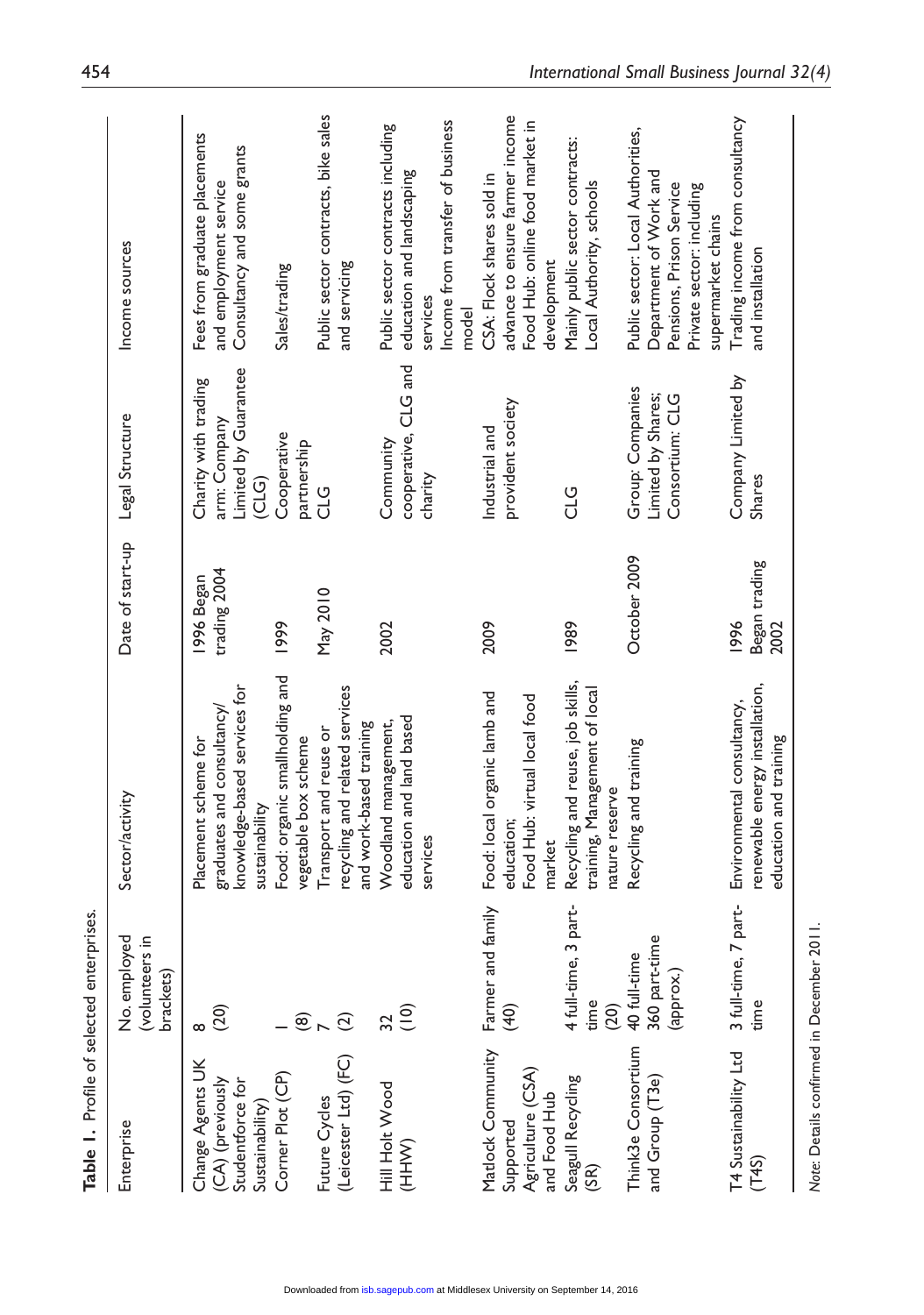relationships and partnerships; challenges faced and support needs. Most of the interviews were conducted between January and March 2011, recorded and transcribed, and with summaries (in the form of case study write-ups) sent back to be checked for accuracy. Supplementary information was drawn from websites and relevant documents or reports. Further data were collected after six months with follow-up email contacts, which also were used to seek permission to use the original material.

# *Data analysis*

An iterative analytical process was used to draw out the key themes, commonalities and variations between the cases and the factors that appeared to explain them best. The interpretation is based on the identification of similar results from different cases (literal replication), and contrasting results and their explanation (theoretical replication) (Yin, 2003).

# **Findings**

# *Growth forms and orientations*

The cases all demonstrated elements of scaling-up and growth, although there were differences in how this was conceptualised. In terms of contributions to employment, Think3e provides the most striking instance of rapid growth, having 40 full-time and 360 associate and part-time employees by its second year of operation, followed by Hill Holt Wood (established 2002) with 32 employees (see Table 1). At the other end of the scale were the two food enterprises, with Corner Plot providing income for the individual founder and Matlock Community Supported Agriculture (CSA) supporting a tenant farmer and family.

Think3e was established in October 2009 as a consortium of third sector and private waste recycling enterprises, growing rapidly in terms of its core team and numbers of associates or parttime employees. This growth was achieved by focusing on corporate customers and public sector programmes to support employment and work integration:

So when we went into our very first customer, we weren't going to the local corner shop; we were going to [supermarket chain]. Day 1: meet the big corporates and landing the business. There was an element of punching above our weight, in the fact that we had a target 7000 square foot, but it's amazing what you could do with a good website … Within three months, we'd grown out of that into a 20,000 square foot unit, and then by March or April last year [2010] we moved into this site. (Group head of corporate social responsibility, Think3e)

By the end of the group's second year, turnover had increased to £2.5m. While its scale allowed it to build legitimacy and win contracts with local authorities and government agencies, the approach proved to be problematical, with the organisation subsequently fragmenting and parts of the group spinning out in early 2012.

Although not exhibiting employment growth to such a significant degree, other ESEs had ambitions to grow employment while demonstrating other contributions to social and environmental value within their localities, as can be seen from Table 2. Cautious attitudes to enterprise growth were expressed in pragmatic terms, such as the need to be confident that the organisation was on a sure financial footing before taking on more employees, as well as alternative philosophies and aspirations: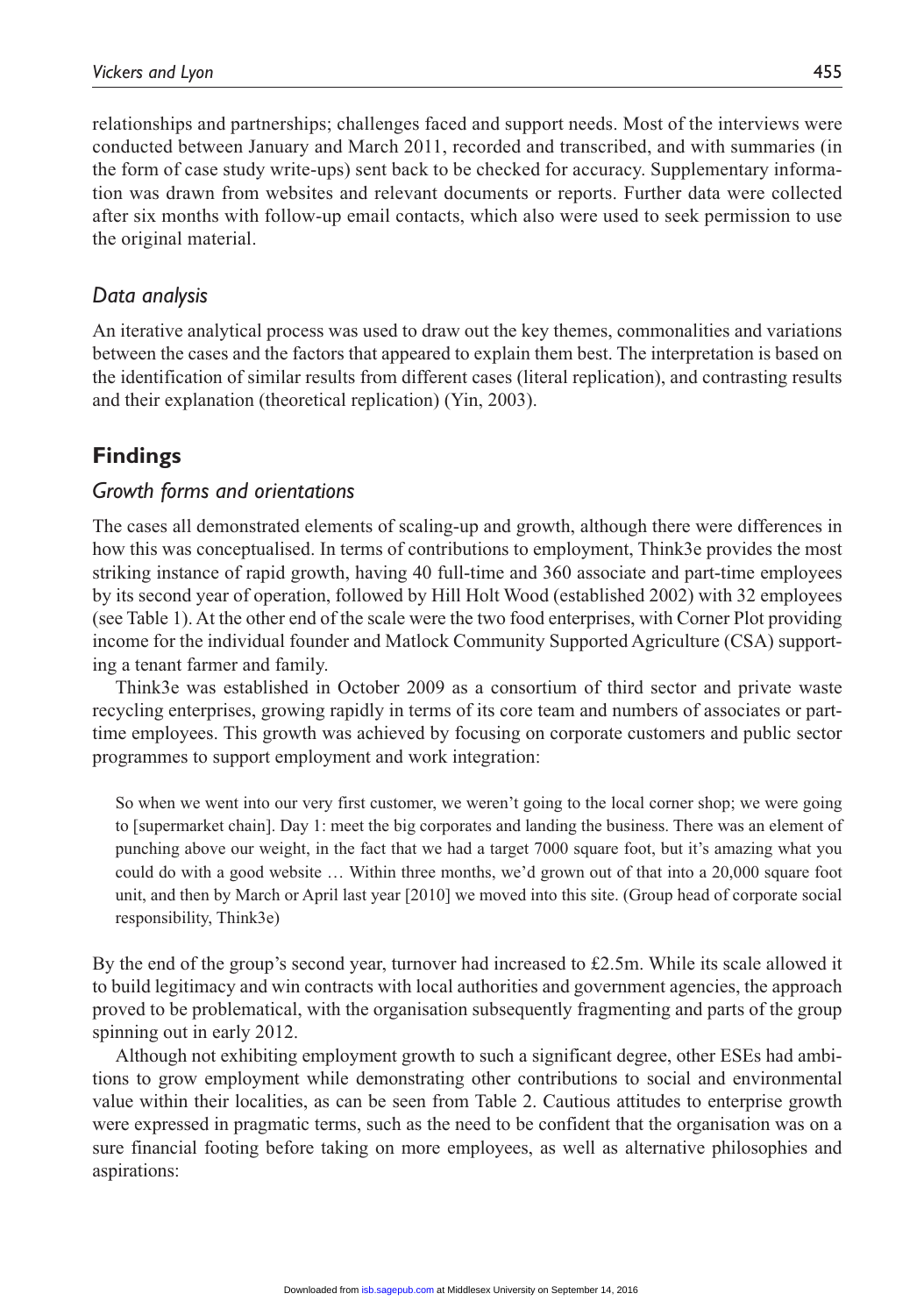|                        | Table 2. Missions and growth orientations. |                                                                                                                                                                                                                                                                                       |                                                                                                                                                                                              |
|------------------------|--------------------------------------------|---------------------------------------------------------------------------------------------------------------------------------------------------------------------------------------------------------------------------------------------------------------------------------------|----------------------------------------------------------------------------------------------------------------------------------------------------------------------------------------------|
|                        | Enterprise                                 | Stated mission and objectives (summarised)                                                                                                                                                                                                                                            | Growth orientation and spatial focus                                                                                                                                                         |
| Niche                  | Corner Plot                                | Organic smallholding producing eggs, vegetables and fruit<br>for box scheme and willows for basket-making as well as<br>increasing wildlife habitat. Contribute to social inclusion<br>through educational volunteering opportunities                                                 | income from trading within locality, contributing to<br>Not high financial growth - but aim to increase<br>biodiversity and social inclusion                                                 |
|                        | Future Cycles<br>(Leicester Ltd)           | services and sales of their own range of Zombikes <sup>TM</sup> : donated<br>bikes renovated and given a new lease of life; training and<br>confidence-building for excluded youth, vulnerable adults<br>Bike-related maintenance training, cycle repairs, pedicab                    | conceptualised in terms of turnover, as well as social<br>Growth in context of local (city) economy<br>and environmental value                                                               |
|                        | and Food Hub<br>Matlock CSA                | To create and develop a local Food Hub, and to re-engage<br>conservation and healthy eating by supplying local organic<br>people with their local food system through newsletters,<br>To support traditional upland farming, environmental<br>meat                                    | employment opportunities within other local food<br>Aim to grow local food economy while increasing<br>enterprises in Matlock and the surrounding area                                       |
| Moving beyond<br>niche | Change Agents<br>$\leq$                    | working in partnership to help green universities and colleges<br>practice, further developed and rolled out on a wider basis<br>An ethical and environmental graduate placement agency,<br>To produce innovative projects that can be used as best<br>cookery events and farm visits | environmental sustainability through placements and<br>Strong local origins but have expanded to provide<br>nationwide service, focused on promoting<br>knowledge services                   |
|                        | Hill Holt Wood                             | Promote the cause of environmentalism and sustainability<br>Teach and develop young people Create products and<br>To maintain ancient woodland for use by the public<br>services valuable to the community                                                                            | Growth in context of local woodland asset and<br>Sharing of business model and systems with<br>commitment to local community<br>enterprises in other localities                              |
|                        | T4 Sustainability                          | To bring about positive environmental change by encouraging<br>people to think about issues in a quantitative way, to set<br>practical examples and support community projects                                                                                                        | Not high-growth - but seeking wider impact through<br>delivery of environmental knowledge-based services                                                                                     |
|                        | Recycling<br>Seagull                       | and the community and voluntary sector related to recycling<br>To provide services and training to businesses, individuals<br>Manage a coastal eco-centre<br>activities                                                                                                               | providing recycling services and training, combined<br>Growth within local (seaside town) context by<br>Surplus put into environmental activities<br>with educational activity at eco-centre |
| High-growth            | Consortium and<br><b>Think3e</b><br>Group  | Environment: a wide range of recycling and reuse options<br>Employment: innovative services to tackle worklessness<br>Education: a range of training and apprenticeships                                                                                                              | Claims of environmental and social value used to win<br>High economic/financial growth beyond regional<br>base to multiple sites across the UK<br>public sector contracts                    |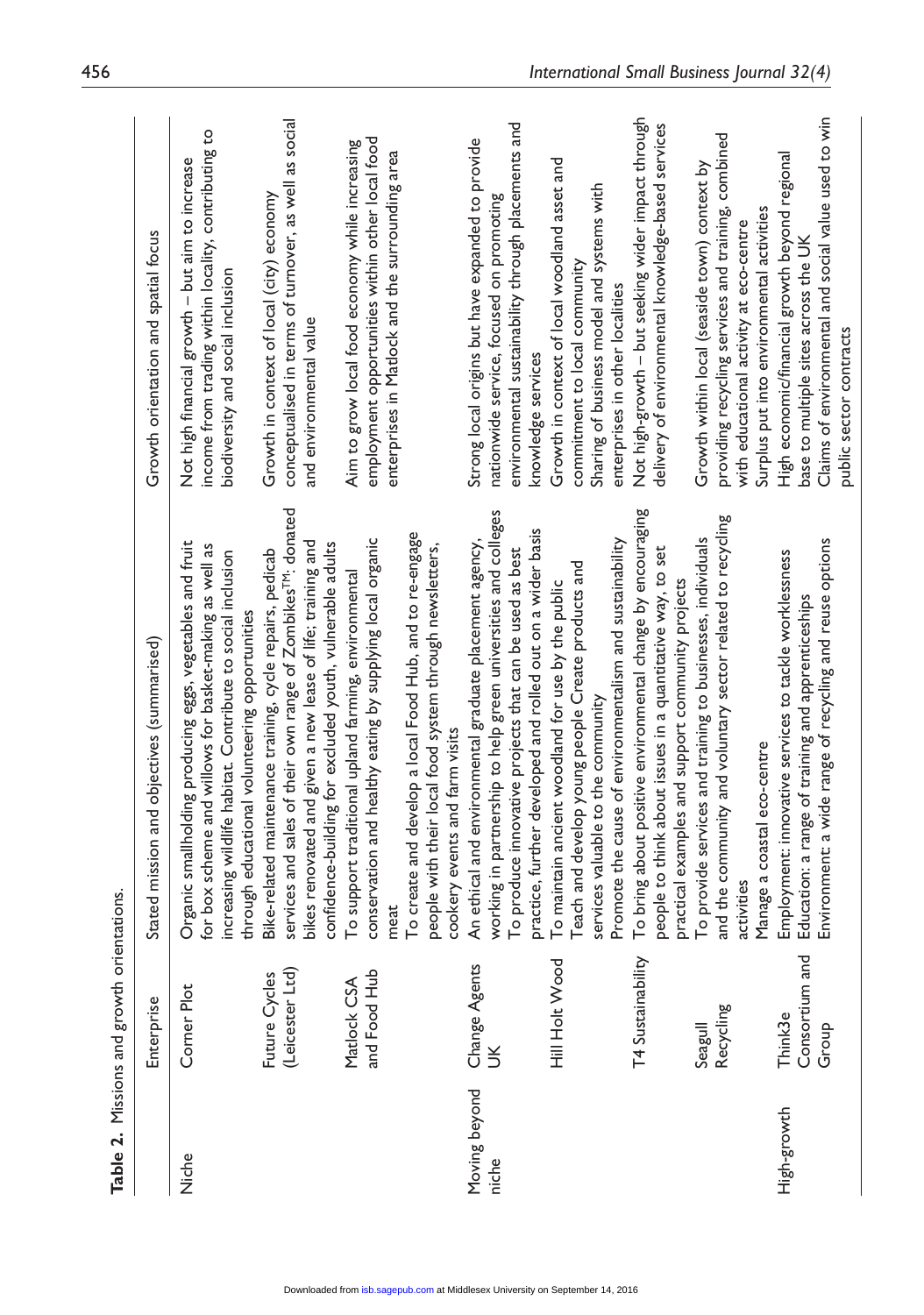People often comment that the company is not growing fast enough, but we are growing in other ways that we feel are important: we are fans of prosperity without growth … A business can aspire to become the optimum size and remain so, which is a perfectly credible goal. (Managing director, T4 Sustainability)

All the participants saw their commitment to sustainability as fundamental to their missions – with the motivating passions of founders or lead entrepreneurs often linked to their expertise and enthusiasm in areas such as organic horticulture, forestry, cycling, environmental science and green or lowcarbon technologies – as well as dissatisfaction with current ways of doing things (e.g. as expressed by the co-founder of Hill Holt Wood, who was 'absolutely pissed off at the way government is mismanaging woodlands'). Increasing environmental benefits were linked with aims to scale social impact in all cases, with five making a particular contribution to social inclusion by addressing the needs of disadvantaged groups. All were seeking to educate and influence individuals and communities in ways that promoted environmental sustainability: in some cases, (notably CA, HHW, T3e, T4S) including the policies and practices of corporate and public sector actors.

Most cases can be described as originating from small or green niche entrepreneurial activity, although with Think3e this involved a consortium of civil society organisations and a private sector entrepreneur. Most had sought to grow their impact through close ties to particular localities, often involving the ownership and/or management of specific biophysical assets (land, ecosystems, property, local infrastructure), as well as being embedded in a more cultural sense, through close engagement with local communities, staff or members' involvement with activist groups (e.g. the local Transitions Network in several cases) and other communities of interest, including other supportive social economy organisations. Moreover, having influence beyond the niche or locality was evident to varying degrees, although with only two cases (CA, T3e) having significantly extended their trading activity to other parts of the country (Table 2).

Diversification to support growth, scaling of impact and increasing organisations' resilience and financial sustainability was evident in all cases, usually entailing the introduction of new services that were related to core activities, or which took fuller advantage of resources and assets, such as their skills or competency sets, property or environmental assets. For Future Cycles, competitive advantage was achieved through being able to demonstrate multiple benefits to public sector funders:

It's a case of hitting the right kind of things … you want to do something that's a bit innovative and catches people's eye … The good thing about cycling is that it ticks a lot of agendas … because it's recycling and reuse, it's health, it's job creation and training and it's sustainable transport. (Director, Future Cycles)

The case of Matlock CSA and Food Hub demonstrates how efforts to scale-up can take more strategic forms of diversification, with more recent efforts involving greater inclusivity and engagement with other small enterprises and local policy actors and agencies. The initial aim was to grow the local market for grass-reared lamb from an upland organic farm while promoting environmental conservation and healthy eating. However, the CSA had shown limited employment creation potential while remaining highly dependent on the voluntary efforts of a core group for its continuation. Debate among its members led to the creation of a Food Hub, with the more ambitious aims of linking with and supporting a greater number of food businesses, and job creation within an expanded local food economy. However, at the time of interview, this vision still appeared some way from being fully realised.

Finally, scaling impact was evident through the provision of consultancy services and knowledgesharing (i.e. energy services, low-carbon business models, housing retrofit and waste minimisation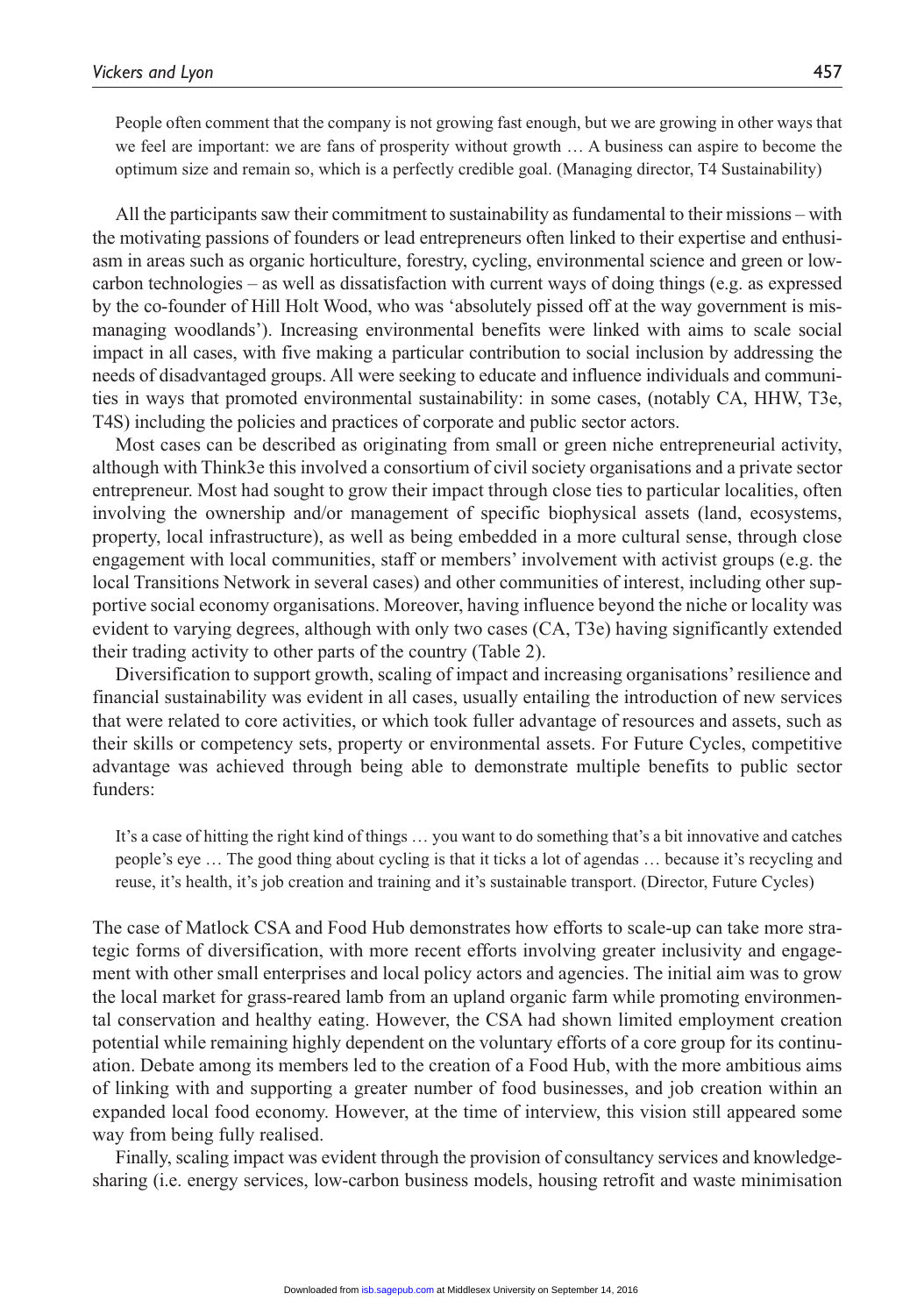strategies; CA, HHW, T4S). Change Agents UK in particular exemplified this approach to widening impact, having built and extended its services beyond a local and regional focus to providing a nationally renowned graduate placement programme and consultancy services to local government in different parts of the country.

### *Strategies and markets*

Strategies for growth need to be understood in relation to the markets or customers targeted, and the shaping influence of formal institutions and regulations, such as those relating to waste management, nature conservation and organic standards for food production, as well as state welfare-to-work policies. Five organisations were delivering public services, in some cases with established or high-trust relationships with local authorities and other public sector agencies. Some emphasised their competitive advantage in these quasi-markets in terms of their ability to provide services more cheaply than other organisations, while addressing social needs for education and training in innovative ways. At the same time, some of the participants expressed critical attitudes towards and distance from government actions, including with respect to the conditions for funding on which they had been dependent, and changes (actual and impending) that were seen as undermining their ability to meet the needs of their client groups, including young people and the 'hard-to-help' long-term unemployed. Most autonomous of both the public and corporate sectors were the two food enterprises, being particularly rooted in local consumer markets and voluntary action support.

In terms of organisational or legal form, these ranged from those which are more commonly associated with the civil society sector (i.e. enabling social objectives and ownership) to some cases with private sector legal forms, but where commitments to social and environmental objectives were claimed as central to their missions (Tables 1 and 2). An alternative to growth within a single enterprise (i.e. organic growth in terms of increasing turnover year-on-year) involves the development of consortia and alliances. Think3e's growth strategy was built on a hybrid organisational form incorporating private sector and social enterprise elements, although with the private sector form becoming predominant. The group consisted of a number of companies limited by shares that were separate to the consortium but which could be invested in to be replicated. The consortium and group were established as private limited companies but utilising forms recognised as 'social enterprise compliant' for smaller business units. The self-employment approach, with individuals being paid according to the work that they completed, was favoured for its perceived advantage in terms of minimising supervision and management costs and the risks involved in employing 'socially excluded' individuals – most notably ex-offenders. While being a target for assistance, ex-offenders in particular were found to value their independence above the attitudes and discipline expected in the modern workplace. Therefore, this hybrid organisational form was conceived as offering both the flexibility and control needed to take advantage of existing opportunity structures. Corporate (but regulation-driven) customers had responded positively to Think3e's waste management offer, while public sector actors were attracted to the initiative's early demonstration of work integration potential. As well as controlling the risks involved in engaging 'excluded' individuals, Think3e's form and strategy was presented as conducive to the enrolment of actors with local expertise and knowledge while maintaining managerial control.

Other forms of scaling up involve the more informal replication of ideas, as represented by the numerical growth of small-scale local food and CSA initiatives in some UK localities in recent years (Little et al., 2010). Matlock Food Hub had evolved from its original CSA conception by seeking to extend its customer base to a wider local community of interest, with the managing director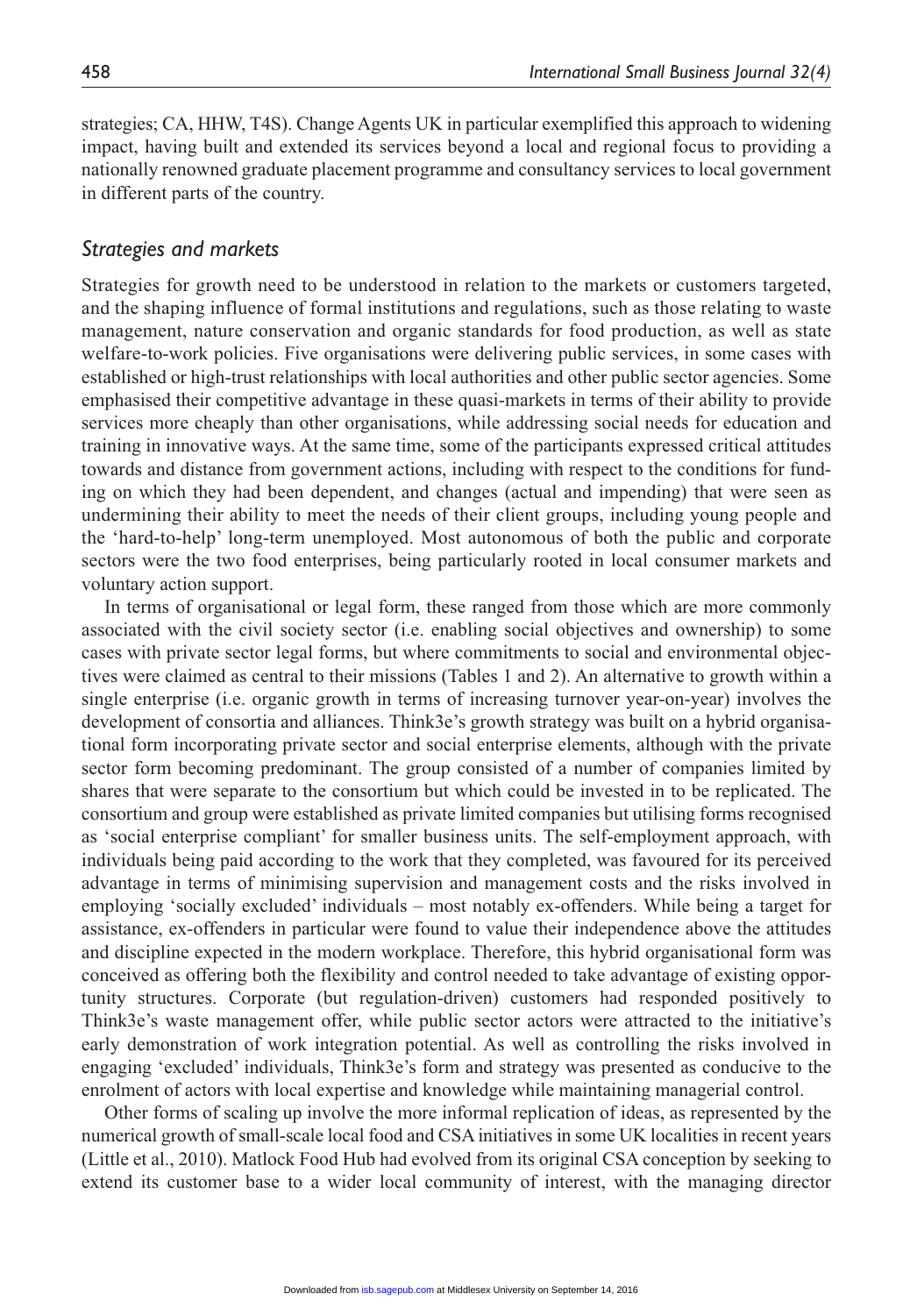representing this as a necessary cultural shift away from a 'deep green' motivational philosophy towards a more commercial and inclusive orientation:

We are working in town with other groups – the Matlock partnership, town centre partnerships, council, business, voluntary sector etc … It's not just the Transition Group now, to increase the scope and mainstream element of it. Get some more traditional backing to encourage other people into the mix, so it's not just a green thing, trying to get away from 'hippyism'. (Director/coordinator, Matlock CSA and Food Hub)

Although the locally specific nature of Hill Holt Wood as a community cooperative was seen as limiting its transferability, this initiative has gained considerable attention and exerted some wider national influence as a model 'environmental social enterprise' (Frith et al., 2009). Building on this reputation had involved the transfer of certain aspects of its business model (operational policies and procedures) to two farm enterprises in other parts of the country that were seeking to diversify.

Growth strategies need to be understood in the context of institutional changes and the constraining and/or enabling nature of markets, publicly enabled quasi-markets and other related institutional/regulatory structures. For example, growth ambitions were found to be constrained by the restricted availability of external finance and support in a period of public sector austerity, with some of the study participants perceiving a systemic bias in public sector commissioning towards corporate prime contractors in the delivery of welfare-to-work services. Although Food ESEs were relatively autonomous from the public sector, they were constrained by difficulties related to building alternative systems of provision which can compete with the supply and distribution chains of large incumbent players. Consumer perceptions of the premium nature of organic food, in reflecting more fully the economic cost of production, also diminish the appeal of such products to lower income groups in particular.

#### *Resources, capabilities and strategic relationships*

Table 3 shows the organisations' capabilities in parallel with their markets and strategic relationships. In organisations where employment growth was more evident, the driving entrepreneur(s) had been able to draw on diverse competences, specialisms and general management skills (often acquired in previous employment), the latter including human resource management and logistics. The early success and rapid growth of Think3e was underpinned by entrepreneurial and business competencies resulting from the coming together of an individual with prior experience in a successful social enterprise start-up, and a 'mainstream' entrepreneur – a relationship brokered by a shared accountant. This organisation was able to draw on leadership experience and an ability to enrol other crucial specialists: an environmental consultant with expertise in waste streams, a logistics manager headhunted from a large retail chain and a head of administration. The leadership and team building role of the group managing director was referred to as the 'glue', in that he brought a specialist from all the fields. Other cases had been more dependent on accessing external support and advice to help address skills or competency deficits, although an issue for some was the declining availability of low-cost or no-cost support in a context of public sector cuts and the dismantling of the existing regional architecture for economic development and business support (HM Government, 2010). Strengths that were particularly specific to social enterprise included the management of volunteers, engaging with communities (of interest and place) and other stakeholders and policy actors, and the application of techniques for social or environmental impact reporting (notably HHW and T3e in relation to the latter).

Whatever the form, growth entails an ability to learn and adapt in response to fluctuating market and institutional contexts, and perceptions of need and opportunity, as suggested by the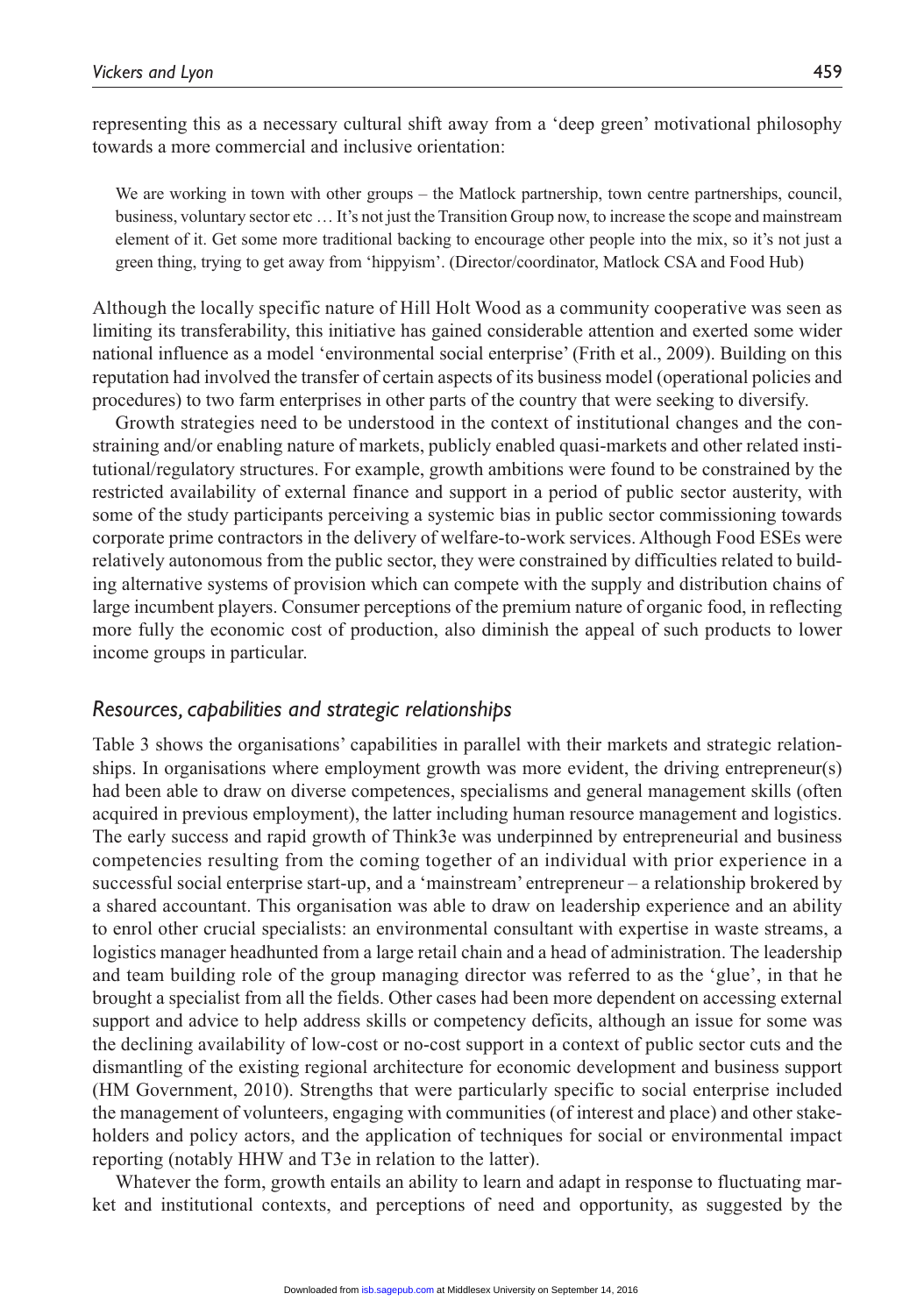|                           |                                     | Table 3. Capabilities and strategic relationships of ESEs.                                                                                                                                                                                                                                                                         |                                                                                                                                                                                                                                                                                                                                                                                                                       |
|---------------------------|-------------------------------------|------------------------------------------------------------------------------------------------------------------------------------------------------------------------------------------------------------------------------------------------------------------------------------------------------------------------------------|-----------------------------------------------------------------------------------------------------------------------------------------------------------------------------------------------------------------------------------------------------------------------------------------------------------------------------------------------------------------------------------------------------------------------|
|                           | Enterprise                          | Capabilities of founders and core management team                                                                                                                                                                                                                                                                                  | Linkages and strategic relationships                                                                                                                                                                                                                                                                                                                                                                                  |
| Niche                     | Corner Plot                         | Founder's expertise in organic horticulture and managing<br>volunteers                                                                                                                                                                                                                                                             | Good local reputation through word of mouth (supply 35<br>supportive link to larger community social enterprise<br>Local voluntary action: source of volunteers and<br>families)                                                                                                                                                                                                                                      |
|                           | Future Cycles<br>(Leicester<br>[td  | Founder had much previous success with bid writing, sometimes<br>regeneration charity<br>He and partner established Bikes 4 All – previously the largest<br>Founder an experienced industrial engineer with extensive<br>experience from previous employment with environmental<br>bike recycler in the UK<br>for complex projects | Works closely with city and county councils, some<br>borough councils, National Health Service                                                                                                                                                                                                                                                                                                                        |
|                           | Matlock CSA<br>and Food<br>du<br>Hu | Core of dedicated volunteers, also involved in local Transition<br>Founder or coordinator was an arts and media lecturer in a<br>London university, but motivated to seek alternative to this<br>Tenant farmer interested in CSA model<br>Town group                                                                               | Food Work programme, School for Social Entrepreneurs<br>involving local authority, businesses and voluntary sector<br>Informed or supported by Soil Association, Making Local<br>Working with other groups - Matlock Partnership<br>Links to local tourist trade and related media<br>Arose out of Transition Town Matlock                                                                                            |
| beyond<br>Moving<br>niche | Agents UK<br>Change                 | Adopt similar business model internally as externally - promoting<br>Founder was head of education for English Nature (now Natural<br>England)<br>'A good trustee board that we can draw on, with a wide variety<br>of skills'<br>Open-sourcing of ideas from university sector<br>throughput of staff for peer review             | Climate adaptation work for local authorities in the East<br>Work with 20 UK universities: place c.80 graduates per<br>staff are involved in Transition Town network; creates<br>volunteer opportunities; gives talks on climate change<br>in local schools; coordinates environmental young<br>professional network ('green drinks').<br>Midlands and South West regions<br>Strong links to local community:<br>year |
|                           | Hill Hot<br>Wood                    | National reputation: highly regarded as a model 'environmental<br>social enterprise' and strong track record with 'hard-to-help'<br>wife team, combining land management and human resource<br>Jointly founded by skilled and experienced husband-and-<br>agement skills and networking<br>unemployed<br>mana                      | partnerships: local authorities; Mind mental health charity<br>Some replication through transfer of principles, policies<br>Priority given to community ownership and strong<br>Two knowledge transfer partnerships (with the<br>University of Lincoln)<br>(Ecominds project)<br>and procedures                                                                                                                       |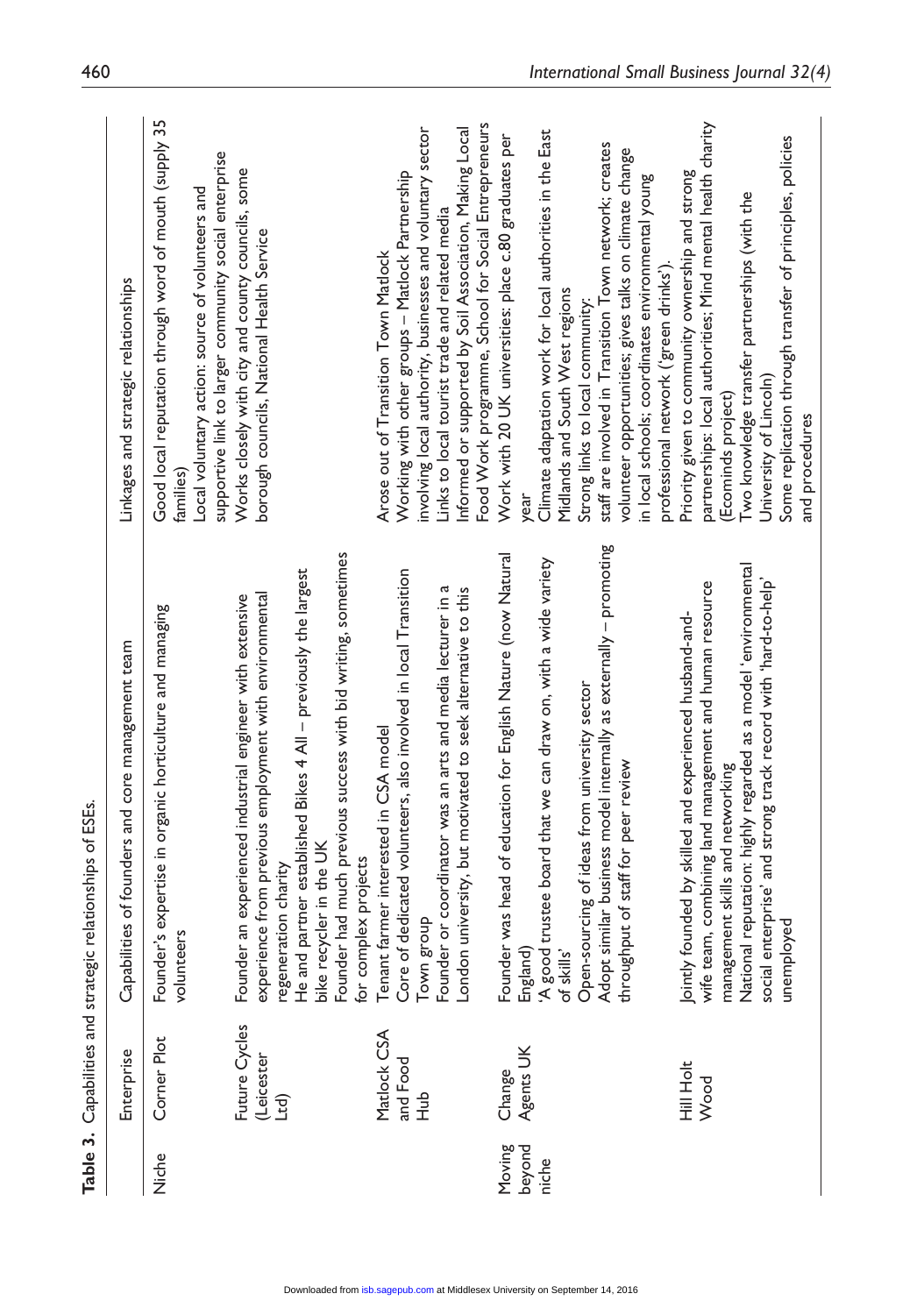|                         | Table 3. (Continued)               |                                                                                                                                                                                                                                            |                                                                                                                                                                                                                           |
|-------------------------|------------------------------------|--------------------------------------------------------------------------------------------------------------------------------------------------------------------------------------------------------------------------------------------|---------------------------------------------------------------------------------------------------------------------------------------------------------------------------------------------------------------------------|
|                         | Enterprise                         | Capabilities of founders and core management team                                                                                                                                                                                          | Linkages and strategic relationships                                                                                                                                                                                      |
|                         | Recycling<br>Seagull               | Current managing director (not founder) was an RAF pilot, but<br>has worked in conservation for 25 years                                                                                                                                   | Networking meetings: Third Sector Learning Alliance,<br>Coastal Learning Consortium                                                                                                                                       |
|                         | ustainability                      | Degree in environmental and earth science<br>All staff have technical specialisms and qualifications: managing<br>director has MSc in environmental decision-making and expertise<br>in renewable energy systems<br>Combination of sociall | Authorities, a regulatory body (Ofgem), consultancies,<br>Clients include the Carbon Trust, Rolls Royce, Local<br>manufacturing companies and householders                                                                |
| $4$ rowth<br>나이다.<br>그녀 | Consortium<br>and Group<br>Think3e | competencies and motivations; use of social impact measurement<br>Organisational model intended to allow rapid growth while<br>minimising risk, including through use of self-employment or sub-<br>contracting                            | Numerous in public sector, including: Department<br>of Work and Pensions, Ministry of Justice, Prisons<br>Strong relationships with large private sector<br>Industries, Cabinet Office for Civil Society<br>organisations |
|                         |                                    |                                                                                                                                                                                                                                            |                                                                                                                                                                                                                           |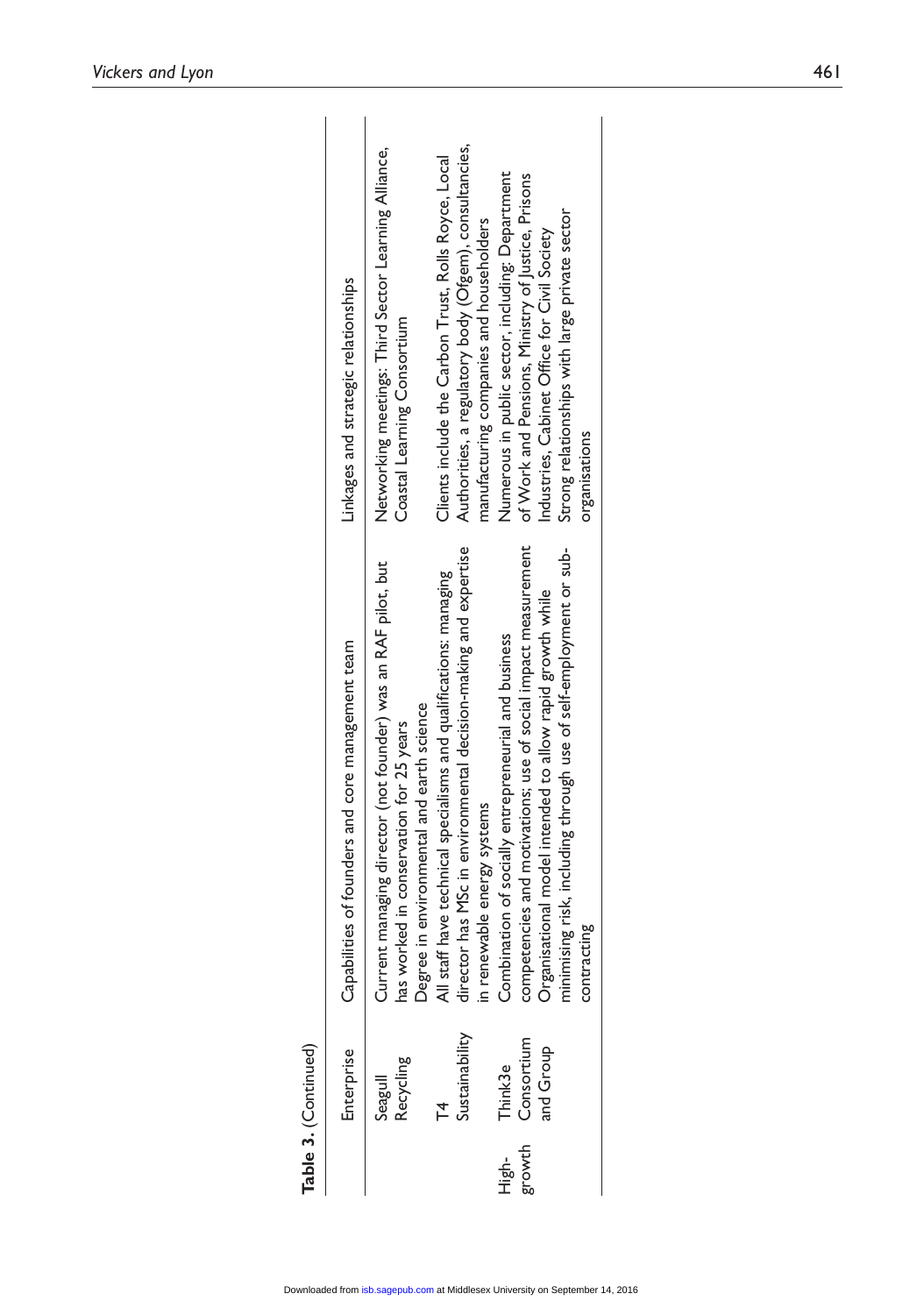management literature on dynamic capabilities. Similar learning and adaptive capabilities were demonstrated by the ESE cases in this study, notably with respect to ongoing efforts to diversify their income streams and balance multiple objectives, as previously described, but also including in some cases an ability to respond to emerging challenges and opportunities. Think3e's strategic capability to scan, evaluate and respond to emerging opportunities was presented as a particular strength:

We have a strategic team, which is tentatively me out on point, and I'll try and plan stuff a year or 18 months ahead, and I'll do some stuff that'll be crazy, but [the group managing director] reels me in every now and then and lets me out every now and then depending on just how crazy I get … Then you've got the environmental consultant who strategically will look at different products and changes in the law. (Group head of corporate social responsibility, Think3e)

However, by early 2012 the group had run into difficulties, with questions being raised about its approach and core mission, leading to some of its sites and member companies breaking away from the parent group with the assistance of the co-founding social entrepreneur (who also had left the group) to operate as separate entities. Despite this fragmentation, the project continues to demonstrate spin-off activity based on the learning and best practice model developed under the Think3e group since 2009.

A crucial capability is that of developing strategic linkages and networks in order to help build support and legitimacy. This is particularly important for ESEs, where they have a range of stakeholders seeking to exert influence on how environmental and social value is realised. In all eight cases, achievements have been dependent on building legitimacy and partnerships within their immediate communities, including with customers or beneficiaries, volunteers, other social economy organisations, universities and, to a much lesser extent in most cases, the corporate sector. Other formal and informal networks are important mechanisms for brokering cooperative relationships to meet shared ideals.

The experience of Matlock CSA and Food Hub shows how the development of local food provisioning, with the need to plug gaps in the local supply chain by establishing new businesses and facilities (e.g. a mobile slaughterhouse was identified as a particular priority), has been dependent on broadening the appeal of the initiative and building relationships with a wider range of local stakeholders, including small businesses. In particular, this initiative appeared to exemplify a process of reflexive learning and change in response to debate among its members about some perceived limitations of its initial focus. Initially, health and environmental concerns arising from the emphasis on meat (primarily organic lamb) were voiced by vegetarian members of the local Transition Group. Subscribing CSA members also found that they were consuming more meat than intended initially; as well as raising diet-related health concerns, the need for members to drive to a remote farm to collect the meat was seen as undermining the initiative's environmental aims. At the same time, the CSA had been poor at creating employment and highly dependent on the unpaid input of a small group of volunteers. Through collective debate a broader approach to local food emerged, embracing vegetarian concerns, local growers and other local food businesses, with the main energies of the initiative redirected to the creation of a Food Hub – a more centralised online shop offering a more accessible outlet for the local area, with the CSA tenant farm remaining as a component of this wider project.

In cases involving knowledge-based services and consultancy, links to universities have been important, with Hill Holt Wood in particular having benefited from two publicly supported knowledge transfer partnerships with the regional university. The graduate projects enabled and overseen by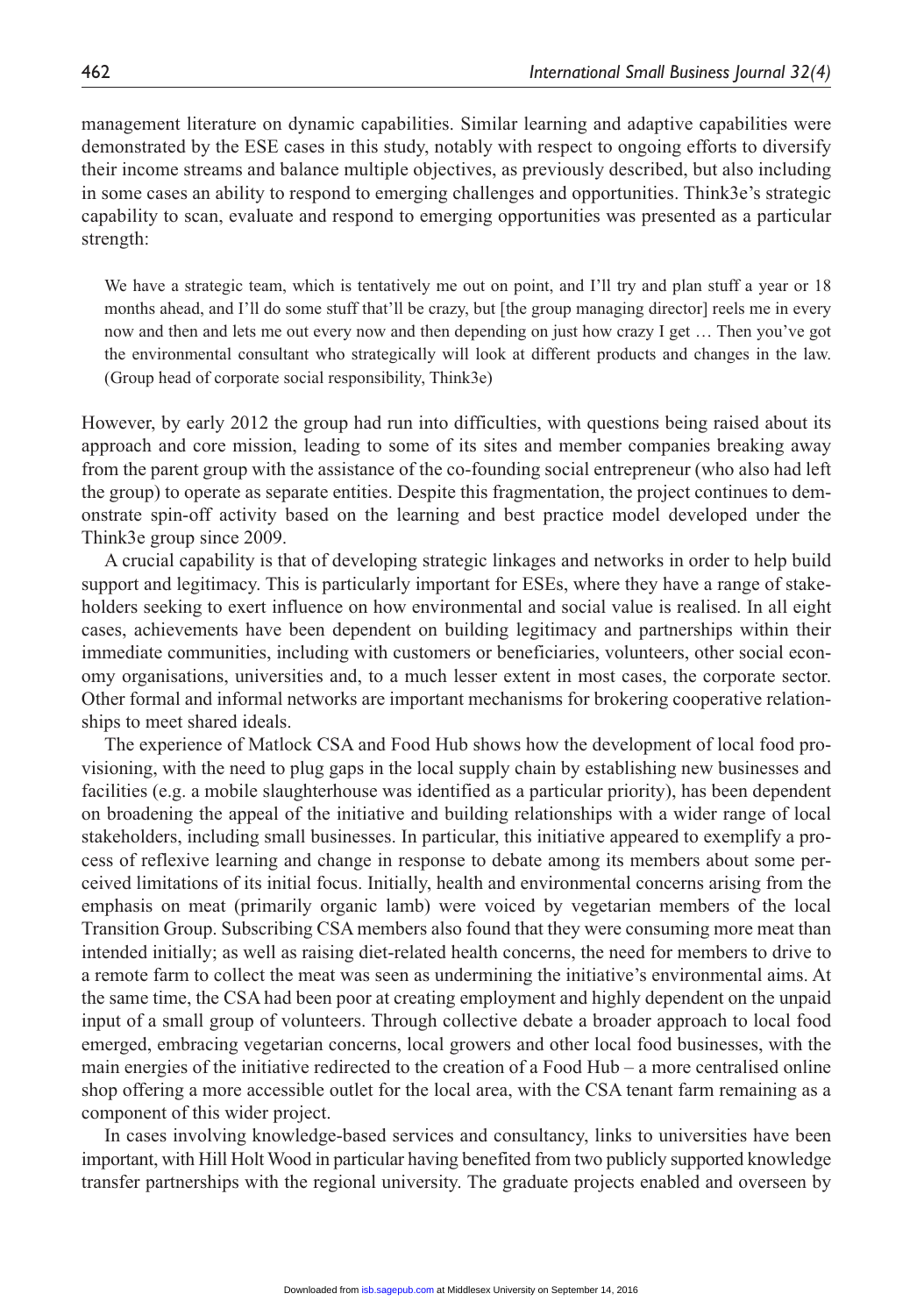Change Agents UK were important in developing its climate change adaptation work, extending this beyond the East Midlands:

By the end of it we had over 40 graduates doing these projects over the country, so if ever anyone wanted some adaptation work doing, we had a huge knowledge bank of case studies of what had worked – so we could simply plug it in and take the same project service to another locality. (Leader, Change Agents UK)

There were few instances of strong partnerships with the corporate sector, with Think3e being the notable exception, having sought engagement with corporate customers and partners from its inception. Matlock CSA was seeking to connect with local small businesses and other agencies but had experienced tensions in its early stages, with some of its members rejecting such engagement and the 'language of business'. A woodland collective, originally part of this initiative, had 'split because [they] didn't like the business side, didn't want to talk about business plans' (Director/ coordinator, Matlock CSA and Food Hub). Other study participants were overtly critical of certain 'unethical' practices which they perceived as being prevalent among their private sector competitors and intended to benefit 'insiders' and incumbent businesses. Such attitudes reflect the reluctance of some ESEs to engage with the private sector. Conversely, those most engaged with the corporate sector emphasised the importance of the different language and approaches needed when building relationships.

# **Discussion**

This article has explored the conceptions of growth held by ESEs and the strategies and capabilities deployed to realise them. The cases show that growth can take multiple forms and is often contested, indicating the need to explore its meaning in specific contexts and in terms of various indicators, whether directly economic (e.g. turnover, profit or surplus, employment) or in relation to socio-environmental objectives underpinned by distinctive philosophical challenges to existing practices, behaviours and policies. Our analysis draws out the various strategies by which ESEs sought to increase their impacts, suggesting a typology of three broad but distinct approaches or modes, as summarised in Table 4.

First, 'Small and Beautiful' niche ventures are characterised by their focus on addressing needs and deepening impact within the specific communities and locales within which they are embedded, often taking their inspiration from bottom-up alternative visions of community development and eco-localisation. Such initiatives exhibit some intrinsic advantages of 'smallness' (Schumacher, 1973), and their increase in number and geographical spread has potential in terms of developing local economies that are more sustainable and diversified. Examples include the local food initiatives and other ventures involving community ownership and management of specific biophysical assets. Some ESEs in this category may appear to have potential to grow their trading activity, but opt to remain small for reasons that include a preference to avoid the demands and compromises that they associate with business growth and, relatedly, a reluctance to engage with influential actors whose support would be needed for beyond niche development. In other cases, attempts to grow can take the form of joint action and building economic linkages with other, primarily local, actors (e.g. other food-related enterprises, as in the case of Matlock Food Hub). Challenges relating to sectoral characteristics and market contexts include the difficulty of building sufficiently integrated alternative systems which can compete with established supply and distribution chains, and ongoing high dependence on support and voluntary energies which may be variable over time, as well as being location-specific.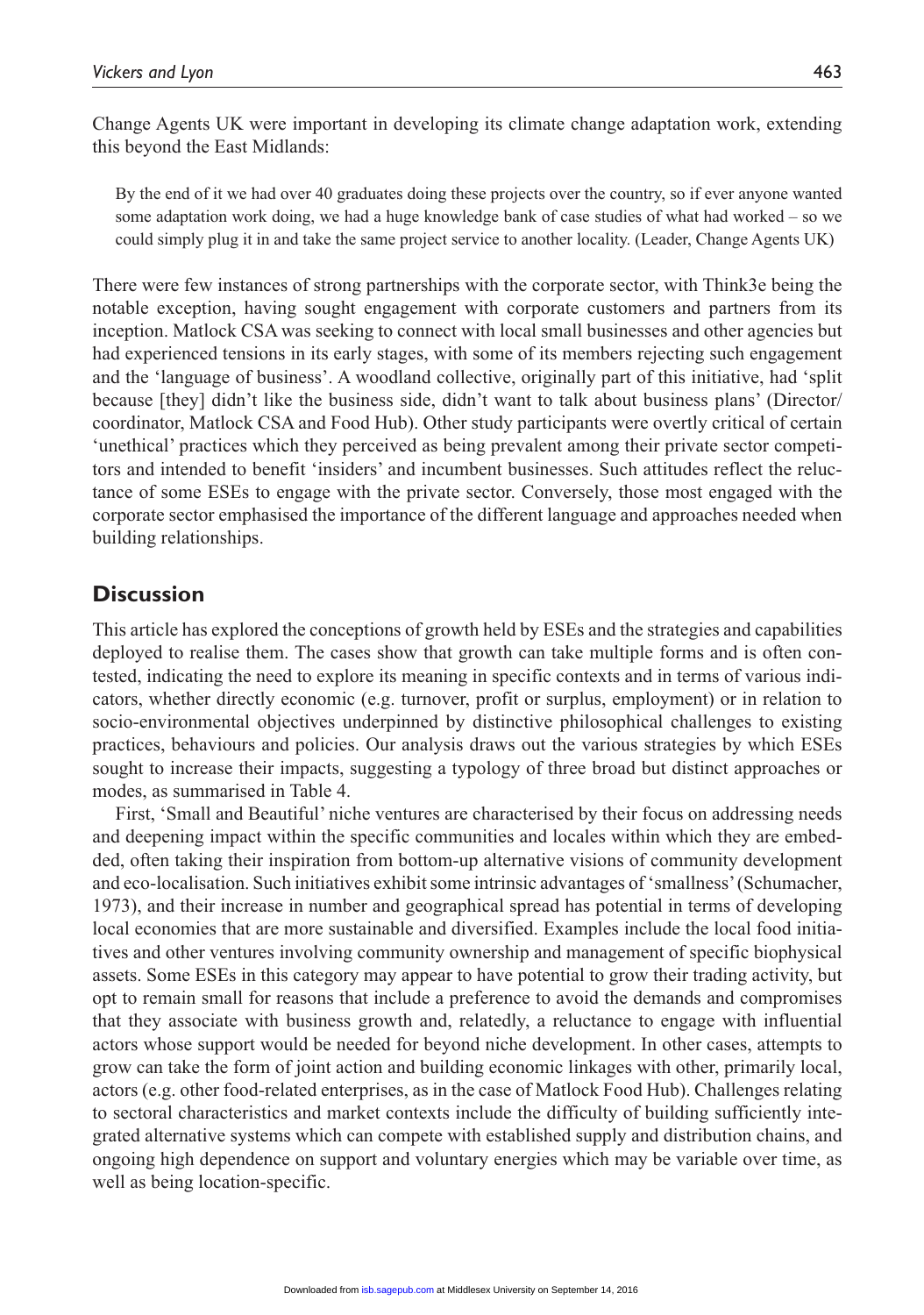|                                                                       | Small and Beautiful                                                                                                                                                                                                                                                                                                                                                                                                                                           | Green Knowledge Economy                                                                                                                                                                                                                                                               | Green Collar Army                                                                                                                                                                                                                                                                                                                                                                               |
|-----------------------------------------------------------------------|---------------------------------------------------------------------------------------------------------------------------------------------------------------------------------------------------------------------------------------------------------------------------------------------------------------------------------------------------------------------------------------------------------------------------------------------------------------|---------------------------------------------------------------------------------------------------------------------------------------------------------------------------------------------------------------------------------------------------------------------------------------|-------------------------------------------------------------------------------------------------------------------------------------------------------------------------------------------------------------------------------------------------------------------------------------------------------------------------------------------------------------------------------------------------|
| Markets                                                               | management of biophysical assets, local transport and<br>nical consumer markets (e.g. food,<br>renewable energy)<br>Local/regional et                                                                                                                                                                                                                                                                                                                         | households, and social enterprises in<br>businesses, individual consumers and<br>Knowledge-intensive services for<br>local government, universities,<br>their region and beyond                                                                                                       | (e.g. waste recovery) and public sector<br>regulation-driven needs of corporates<br>Labour-intensive services to address<br>(e.g. work integration services)                                                                                                                                                                                                                                    |
| Forms and<br>strategies                                               | Emphasising local ownership and control, often focused on<br>Focus on healthy and sustainable consumption and related<br>Informal replication of initiatives and local system-building<br>Deepening impact through education and collaboration<br>small businesses and social economy<br>behavioural or social change<br>within the community<br>a biophysical asset<br>with other ESEs,<br>actors                                                            | knowledge with a focus on social<br>and environmental sustainability,<br>consultancy services and sharing<br>rather than employment or<br>Increasing impact through<br>turnover growth                                                                                                | Strongest potential for business growth<br>addressing human recovery as well as<br>Growth and contraction linked to<br>Organisational expansion through<br>under current conditions, while<br>specific contracts for services<br>waste of material resources<br>hybrid forms and new sites                                                                                                      |
| Human capital<br>Capabilities:<br>Social and<br>relational<br>capital | Green activists with specific skills: abilities to engage with<br>Supportive activists and volunteers and other social<br>economy organisations and networks<br>Close to customers and members<br>and manage volunteers                                                                                                                                                                                                                                       | knowledge base (e.g. universities)<br>Strong relationships with wider<br>Close to customers and clients<br>enthusiasts in partnership or<br>Highly qualified experts and<br>cooperative structures.                                                                                   | Using claims of social and environmental<br>beneficiaries who are often low skilled<br>Winning contracts through having an<br>Dependent on diversified teams with<br>strong business skills and capabilities<br>impact, backed up by evaluations<br>Building trust or legitimacy with<br>Empathy and ability to manage<br>corporate and public sector<br>and 'hard to help'<br>ethical product' |
| Issues and<br>challenges                                              | ted to niche/premium markets (e.g. ethical<br>Oppositional and countercultural values: limiting willingness<br>Deepening impact dependent on building alternative supply<br>to engage and compromise with large and powerful actors<br>Often lacks specific business skills: need for sympathetic<br>chains through engagement with other actors<br>on voluntary input<br>low or no-cost support<br>Generally restrict<br>High dependence<br>or organic food) | sustainability policies of public sector<br>between value-based sharing and<br>Growth and competitive market<br>markets driven by regulation and<br>need to capitalise on know-how<br>Income strongly reliant on niche<br>pressures may increase tension<br>and intellectual property | Limited empowerment of trainees and/<br>Dependence on public quasi-markets<br>be temporary and on minimum wage<br>or employees in positions which may<br>in which ESEs often subordinate to<br>corporate prime contractors (e.g.<br>Limited policy support for green/<br>welfare-to-work programmes)<br>sustainable job creation                                                                |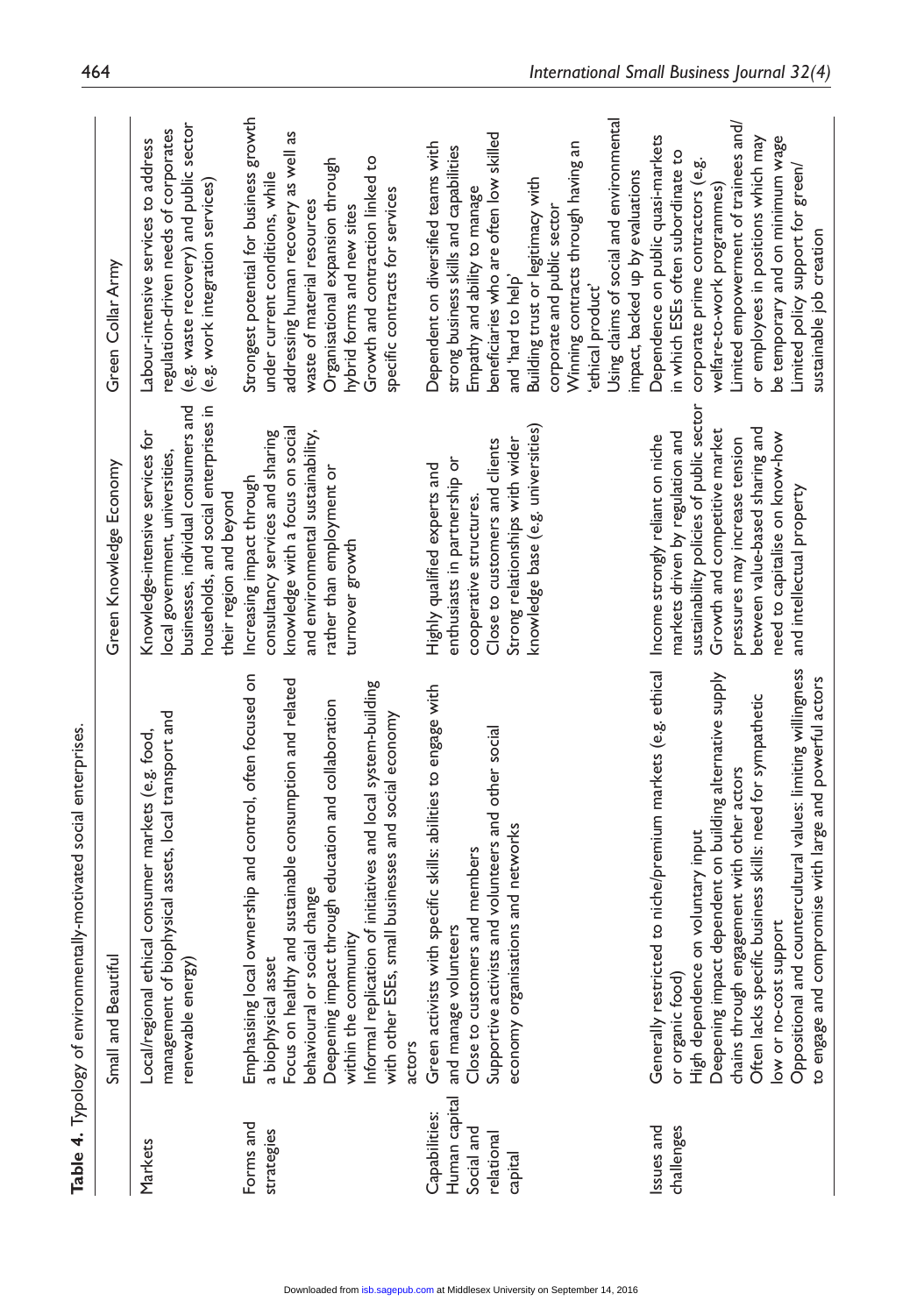A second category, 'Green Knowledge Economy' ventures, seeks to achieve a wider impact through the provision of knowledge-intensive services and advice to others. They have particularly strong links to a wider knowledge base, such as universities and other sympathetic sources of expertise, and specific skills and innovative ideas which are applied to influence the practices and strategies of public and private sector organisations. ESEs in this category are keen to widen the impact of their know-how and services in ways that challenge mainstream approaches to intellectual property, insofar as they prioritise sustainability above private profit motivations. Therefore, the desire to share is underpinned by the social and environmental aims of the organisation. Some cases demonstrate the potential of open-sourcing ideas and expertise from within communities of interest (e.g. Change Agents UK). In addition, knowledge-sharing through replication of business models and processes is a way of growing and extending impact; thus one case was able to gain income from such a transfer to other small private farm enterprises that were seeking to diversify.

A final category, 'Green Collar Army', denotes enterprises that prioritise employment and/or training position creation in labour-intensive sectors and activities. In our main example of this type (Think3e), an entrepreneurial team that encompassed diverse capabilities gained from prior involvement in both social enterprise and private sector contexts was able to link opportunities for recovering economic value from industrial or consumer waste with opportunities created by public sector programmes for work integration, where ESEs have an established track record (e.g. Rowan et al., 2009). This category has particular resonance in the context of 'Green New Deal' type arguments for government-led stimulus packages to support significant employment creation while addressing sustainability challenges (e.g. Green New Deal Group, 2008).

Typologies inevitably involve simplifications of a complex reality; given ongoing diversification efforts, the activities of some ESEs span categories rather than fitting neatly into one. For example, two cases that in many respects exemplified the Small and Beautiful category were also developing Green Knowledge Economy activities, with potential to exert wider influence beyond their immediate locales. Other Small and Beautiful cases were aspiring to contribute to employment growth ('Green Collar Army') through accessing public sector contracts or service agreements and, in one case, by growing the local food economy.

Organisational and legal forms ranged from those commonly associated with civil society organisations to some with private sector forms being predominant, although representing themselves as social enterprises. It is notable that there were no cases (including within the study's larger sample) utilising or considering franchising as an option, although much attention has been paid to the potential of social franchising within the academic and policy literatures (e.g. Litalien, 2006). Think3e, our main high-growth example, combined both private and social enterprise elements, but with the private sector legal form dominating. This hybrid organisational form was designed to combine control with flexibility, tapping into the knowledge and expertise of local actors and available pools of labour. However, growing tension and conflict within Think3e's management team around aims and strategy appears to have been an important factor in the subsequent fragmentation of the consortium and group.

A further main objective of this article has been to explore the capabilities needed to realise the different conceptions of growth, as summarised in Table 4 in terms of human capital and social (or relational) capital. Most of the study cases demonstrate particular competencies and strengths in areas where they are strongly motivated by their core interests and value commitments, including an ability to enlist support from their immediate interest groups and communities, as well as social and environmental impact reporting. Also needed are business skills and capabilities similar to those required by more purely commercial activities (Barbero et al., 2011), with an ongoing need for support in many small ESEs to address specific gaps (e.g. access to finance, marketing, human resources). Building legitimacy with, and enlisting support from, public sector and corporate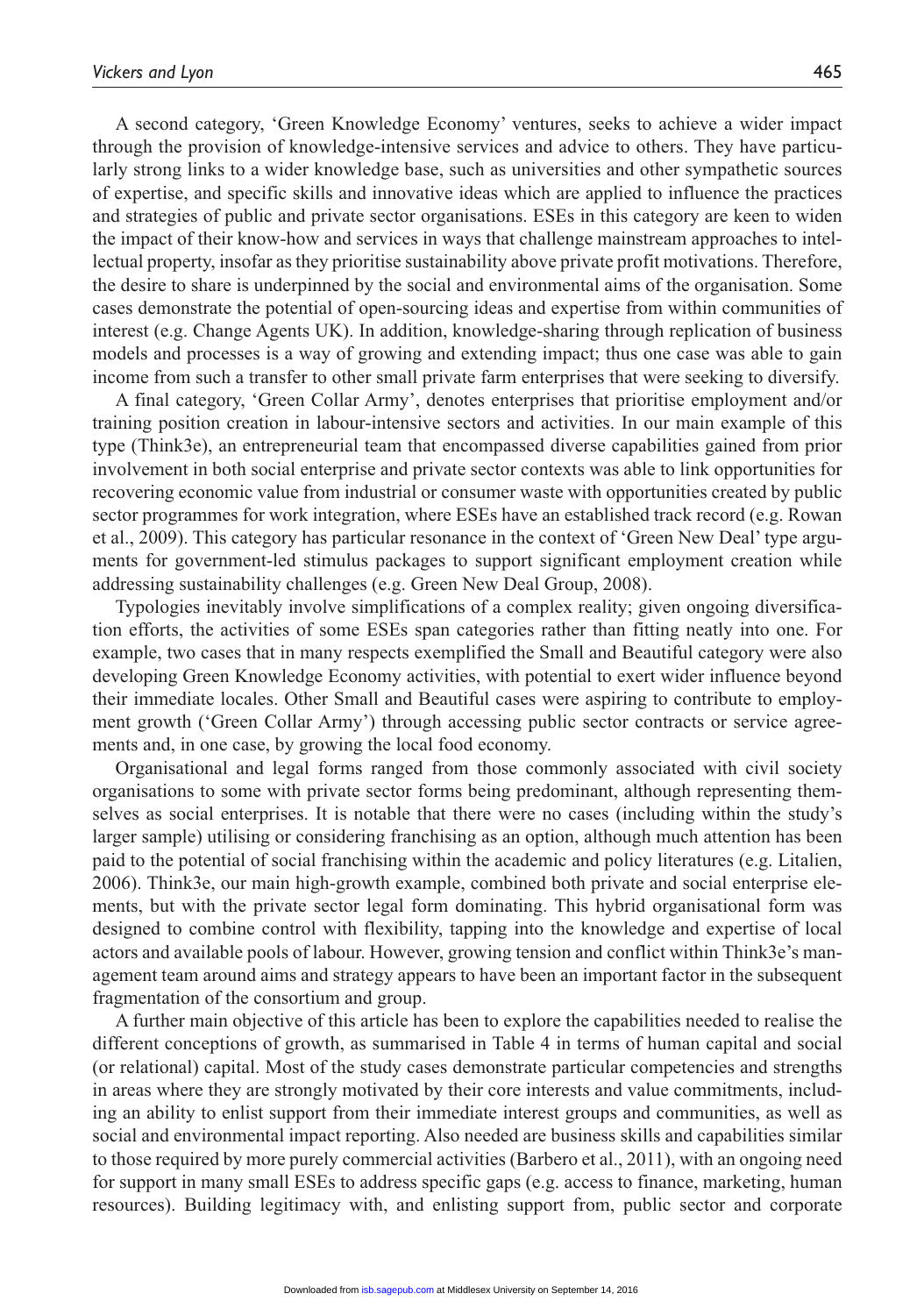customers and sources of support was particularly important for Green Collar Army and, to a lesser extent, Green Knowledge Economy activities, with growth also underpinned by capabilities in key functional areas. Dynamic and adaptive capabilities, often built through relational learning processes, are of particular importance where the markets (or quasi-markets) are ill-defined and emergent in character.

Clearly, the state and its agencies were playing a key role in most of the study cases in terms of creating and shaping ESE institutional contexts and (quasi-)markets through regulation, commissioning and policy towards enterprise support. Contracting with the state was found to be important in six out of the eight cases, particularly in relation to services targeted at the disadvantaged and unemployed. While some cases emphasised the opportunities created by the increasing trend to outsource public services, most also expressed concerns about the nature of the commissioning processes involved, as well as public sector austerity measures more generally having an adverse affect on their sector, support infrastructure and client groups. Some of the problems reported in relation to government welfare-to-work programmes accord with an emerging body of evidence on their limitations as vehicles for addressing the needs of the unemployed (e.g. Newman, 2011).

While the ability to develop strategic linkages and legitimacy with key actors has been important in each of the present study's ESE cases, who they choose to partner with is influenced also by their value commitments and preparedness to engage with the agendas and requirements of other influential actors. This accords with the insight from neo-institutional theory, that successful entrepreneurs have the ability to tailor their interactions (or develop different 'narratives') in order to achieve buy-in and commitment of resources (broadly defined) from different stakeholders: that is, employees, customers, suppliers and investors (Tracey, 2011). At the same time, growth can present new dilemmas, with scaling-up to encompass a wider geographic area and partnering with larger organisations potentially resulting in a loss of local focus and autonomy, giving rise to concerns around the extent to which ethical aims and alternative visions of sustainability are being compromised. The research reported here indicates a particular reluctance on the part of many ESEs to engage with the corporate private sector, with Small and Beautiful initiatives showing particular resistance to accommodating the ethos and language involved.

# **Conclusion**

In this article we have sought to contribute to understanding of the nature and potential of ESEs, and the extent to which their activities offer alternative approaches for addressing social, economic and environmental needs. We argue that their contributions and the questions raised, challenging crudely defined notions of 'success' and 'failure', make ESEs of key theoretical and policy interest, not least in relation to ongoing debates around the ethical dimensions of capitalism and the nature of growth.

The analysis presented here identifies three main categories or modes of ESE growth, according to the nature of the markets and needs addressed, and sources of resilience and competitive advantage. Growth modes are shown to range from a highly localised niche focus (Small and Beautiful) involving deepening engagement with other local producers and communities; movement beyond niche through sharing and selling knowledge (Green Knowledge Economy); and employment creation through combining labour-intensive activities in environmental sectors with work integration services for the public sector (Green Collar Army). Within these modes, ESEs can be found with different legal and organisational forms, some of which are more associated with the private sector than the social economy.

Strategies for growth are shaped by complex relational processes involving the values of founders, the core team and key stakeholders, their skills and capabilities, the influence of the communities in which they are embedded and wider institutional influences. While some ESEs seek growth and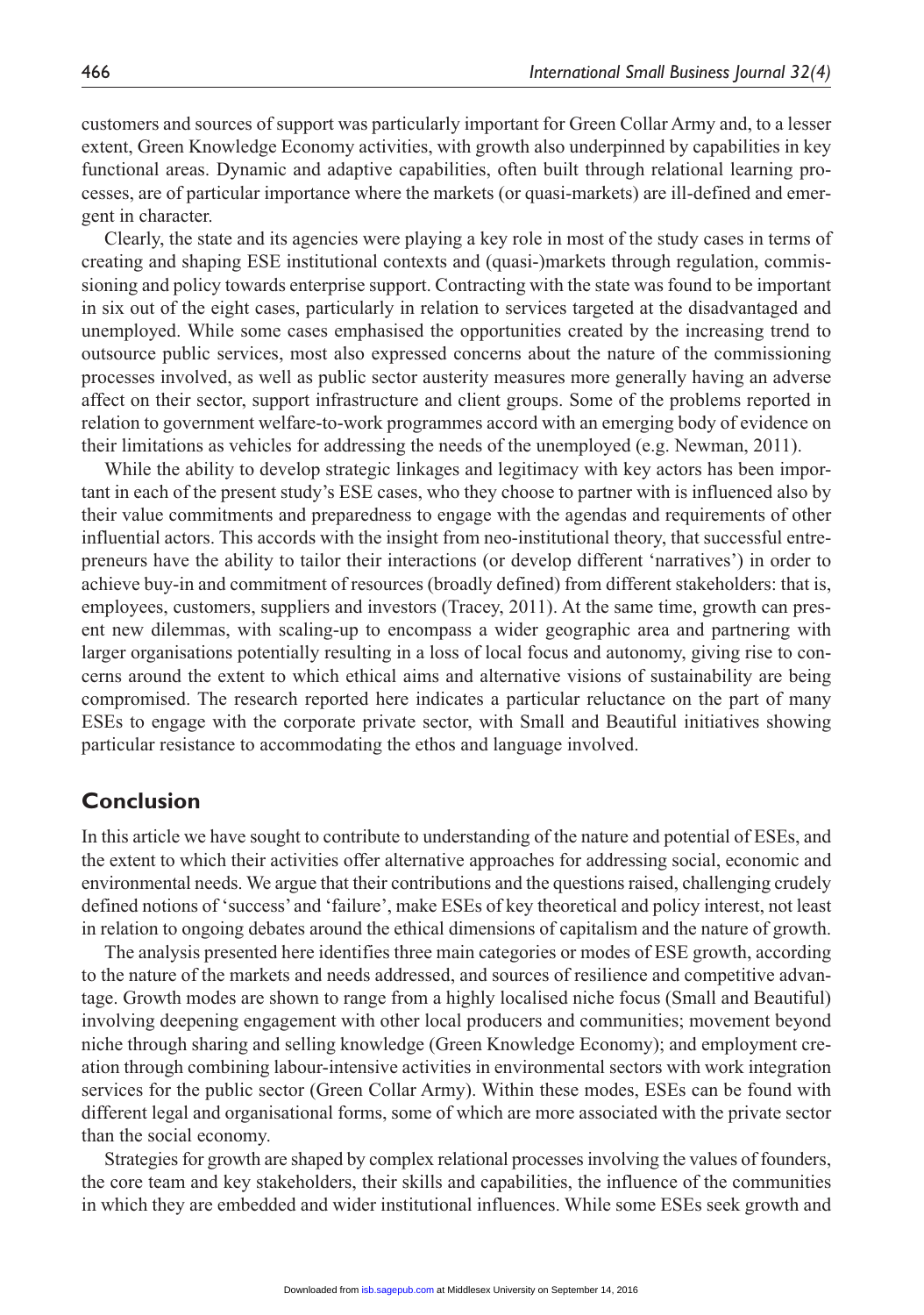competitive advantage in similar ways to mainstream businesses, others are informed more overtly by alternative visions of growth, demonstrating sustainable practices and deepening impacts within specific niches and communities. The approaches adopted are shaped by the interplay of different values and priorities within relational processes, with some ESEs heavily influenced by perspectives that can be described as 'deep green', remaining antipathetic towards the language of business, opportunity and economic growth, and with a related reluctance to risk co-option within the agendas of more powerful actors. Despite remaining small under current institutional and societal conditions, enterprise in this category can be viewed as experiments that retain the potential for growth under more conducive circumstances (Davies and Mullin, 2011; Seyfang and Smith, 2007).

ESEs that are seeking to grow in business and organisational terms, or that are dependent on support from larger actors for their survival, often experience contestation and adaptation of strategies as they confront various dilemmas of growth: for example, when seeking to expand beyond a local focus, and when there is a need to ensure ongoing financial viability in ways perceived by some stakeholders as being at the expense of their founding ethical aims. Growth-focused ESEs with more conventionally entrepreneurial characteristics and managerial capabilities are more pragmatic in seeking accommodation to isomorphic pressures, and the priorities and language of larger customers and partners.

Therefore, this article contributes to our understanding of the varied orientations and capabilities of ESEs and how these develop and are shaped by their contexts and institutions, just as institutions shape how opportunities are perceived and exploited. The hybrid nature of ESEs, marrying social, environmental and financial objectives, requires specific capabilities to balance these different objectives. This demonstrates the relevance of an institutionalist view that explores the different meanings and logics that shape growth-related behaviour. In addition, this discussion adds to previous analyses which highlight the contested and evolving nature of state interventions in the realms of sustainability, socio-economic regulation and enterprise support. Regarding the latter, we argue that there is a need for greater recognition of the contribution of ESEs, and of the limitations of conventional indicators of growth. Attitudes towards growth and scaling-up need to be understood in relation to organisational aims and ESE experiences of, and ability to engage with, institutional barriers and the key actors and agencies involved. Therefore, as with social enterprises in general (e.g. Hynes, 2009), support for ESEs needs to be tailored to their specific needs, helping them to articulate strategies for growth that are congruent with their missions and values.

Finally, the cases reflect a moment in time captured by the research. They indicate a need for further longitudinal work in order to investigate change over a longer period within specific contexts, notably with respect to the interplay of the perspectives of the various actors involved, both at the micro-level (within ESEs and their communities of interest), and in relation to the evolution of the wider policy and institutional context.

#### **Acknowledgements**

We would like to thank Social Enterprise East Midlands for their cooperation, Gordon Keay for his assistance with data collection, and the participating social enterprise managers who gave so generously of their time. Valuable comments on earlier drafts of the article were provided by the editor and anonymous referees. All views expressed are those of the authors unless otherwise stated.

#### **Funding**

The research on which this article draws was supported by the UK government's knowledge transfer partnership scheme (programme no. 007508) and the Third Sector Research Centre, funded by the Economic and Social Research Council (ESRC), Office for Civil Society and Barrow Cadbury UK Trust (ESRC RES-595-24-0006).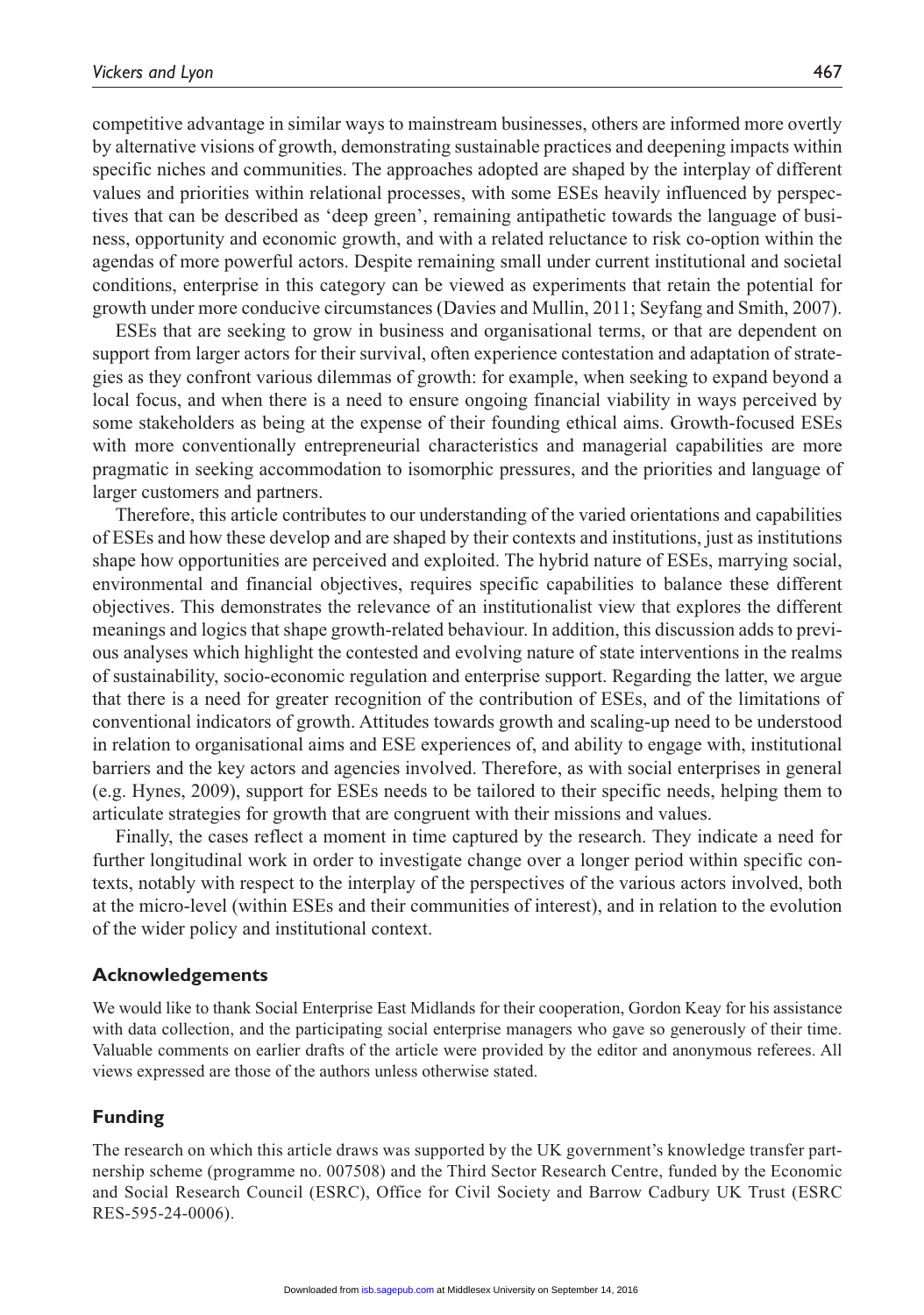#### **References**

- Amin A (2009) Extraordinarily ordinary: Working in the social enterprise economy. *Social Enterprise Journal* 5(1): 30–49.
- Baker S (2007) Sustainable development as symbolic commitment: Declaratory politics and the seductive appeal of ecological modernisation in the European Union. *Environmental Politics* 16(2): 297–317.
- Barbero JL, Casillas JC and Feldman HD (2011) Managerial capabilities and paths to growth as determinants of high-growth small and medium-sized enterprises. *International Small Business Journal* 29(6): 671–694.
- Bloom PN and Smith BR (2010) Identifying the drivers of social entrepreneurial impact: Theoretical development and an exploratory empirical test of SCALERS. *Journal of Social Entrepreneurship* 1(1): 126–145.
- Boyd B, Henning N, Reyna E, et al. (2009) *Hybrid Organisations: New Business Models for Environmental Leadership.* Sheffield: Greenleaf.
- Bridge S, Murtagh M and O'Neill K (2009) *Understanding the Social Economy and the Third Sector.* Basingstoke: Palgrave.
- Castree N (2008) Neoliberalising nature: The logics of deregulation and reregulation. *Environment and Planning A* 40(1): 131–152.
- Chell E (2007) Social enterprise and entrepreneurship: Towards a convergent theory of the entrepreneurial process. *International Small Business Journal* 25(1): 5–26.
- Davies A and Mullin S (2011) Greening the economy: Interrogating sustainability innovations beyond the mainstream. *Journal of Economic Geography* 11(5): 1–24.
- Dean TJ and McMullan JS (2007) Towards a theory of sustainable entrepreneurship: Reducing environmental degradation through entrepreneurial action. *Journal of Business Venturing* 22(1): 50–76.
- De Clercq D and Voronov M (2011) Sustainability in entrepreneurship: A tale of two logics. *International Small Business Journal* 29(4) 322–344.
- Department for Business, Enterprise and Regulatory Reform (2009) *Low Carbon and Environmental Goods and Services: An Industry Analysis.* London: Department for Business, Enterprise and Regulatory Reform.
- Foss NJ (ed) (1997) *Resources, Firms and Strategies: A Reader in the Resource-based Perspective.* Oxford: Oxford University Press.
- Frith K, McElwee G, Sommerville P (2009) Building a community co-operative at Hill Holt Wood. *Journal of Co-operative Studies* 42(2): 38–47.
- Gimeno J, Folta TB, Cooper AC, et al. (1997) Survival of the fittest? Entrepreneurial human capital and the persistence of under-performing firms. *Administrative Science Quarterly* 42(4): 750–83.

Grant RM (2002) *Contemporary Strategy Analysis: Concepts, Techniques, Applications*. Oxford: Blackwell. Green New Deal Group (2008) *A Green New Deal.* London: New Economics Foundation.

- Hajer M (1995) *The Politics of Environmental Discourse: Ecological Modernisation and the Policy Process.* Oxford: Oxford University Press.
- Hamel G and Prahalad CK (1994) *Competing for the Future.* Boston, MA: Harvard Business School Press.
- HM Government (2010) *Local Growth: Realizing Every Place's Potential.* London: TSO.
- Hynes B (2009) Growing the social enterprise: issues and challenges. *Social Enterprise Journal* 5(2): 114–125.
- Johnson T, Richardson K and Turnbull G (2007) *Expanding Values: A Guide to Social Franchising in the Social Enterprise Sector*. Finland: SIPS Transnational Partnership.
- Korsgaard S and Anderson AR (2011) Enacting entrepreneurship as social value creation. *International Small Business Journal* 29(2): 135–151.
- Leitch C, Hill F and Neergaard H (2010) Entrepreneurial and business growth and the quest for a 'comprehensive theory': Tilting at windmills? *Entrepreneurship Theory and Practice* 34(2): 249–260.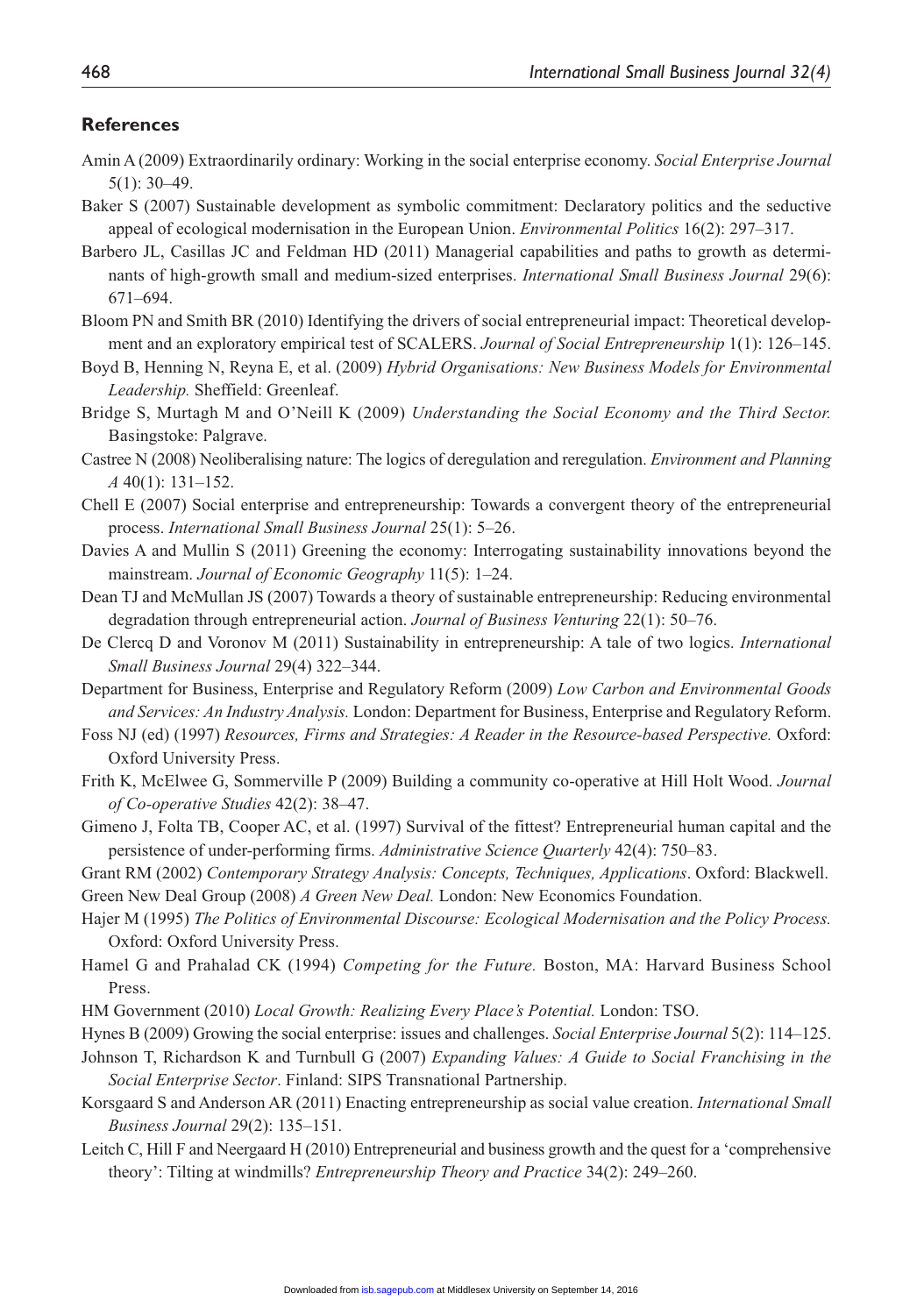- Litalien BC (2006) Era of the social franchise: Where franchising and nonprofits come together. *Franchising World* 38(6): 77–88.
- Little R, Maye D and Ilbery B (2010) Collective purchase: Moving local and organic foods beyond the niche market. *Environment and Planning A* 42(8): 1797–1813.
- McKelvie A and Wiklund J (2010) Advancing firm growth research: A focus on growth mode instead of growth rate. *Entrepreneurship Theory and Practice* 34(2): 261–288.
- Maclean M, Harvey C and Gordon J (2012) Social innovation, social entrepreneurship and the practice of contemporary entrepreneurial philanthropy. *International Small Business Journal*. Epub ahead of print, 29 April 2012. DOI: 10.1177/0266242612443376.
- Marsden T (2010) Mobilizing the regional eco-economy: Evolving webs of agri-food and rural development in the UK. *Cambridge Journal of Regions, Economy and Society* 3(2): 225–244.

Murphy J (2000) Ecological modernization. *Geoforum* 31(1): 1–8.

Murray R (2009) *Danger and Opportunity: Crisis and the New Social Economy.* London: Nesta.

- Newman I (2011) Work as a route out of poverty: A critical evaluation of the UK welfare to work policy. *Policy Studies* 32(2): 91–108.
- Ottmar E and Stern N (2009) *Towards A Green Global Recovery.* London: London School of Economics.
- Pearce J (2003) *Social Enterprise in Anytown.* London: Calouste Gulbenkian Foundation.
- Pepper D (1996) *Modern Environmentalism: An Introduction.* London: Routledge.
- Rowan L, Papineschi J, Taylor S, et al. (2009) *Third Sector: Investment for Growth.* Banbury: WRAP/REalliance.
- Schumacher EF (1973) *Small Is Beautiful: A Study of Economics as if People Mattered*. London: Blond & Briggs.

Scott-Cato M (2009) *Green Economics.* London: Earthscan.

- Scott-Cato M and Hillier J (2010) How could we study climate-related social innovation? Applying Deleuzian philosophy to transition towns. *Environmental Politics* 19(6): 869–887.
- Sepulveda L (2009) Outsider, missing link or panacea? Some reflections about the place of social enterprise (with)in and in relation to the Third Sector, Working Paper 15. Birmingham: Third Sector Research Centre.
- Seyfang G and Smith A (2007) Grassroots innovations for sustainable development: Towards a new research and policy agenda. *Environmental Politics* 16(4): 584–603.
- Sharir M and Lerner M (2006) Gauging the success of social ventures initiated by individual social entrepreneurs. *Journal of World Business* 41(1): 6–20.
- Shepherd DA and Patzelt H (2011) The new field of sustainable entrepreneurship: Studying entrepreneurial action linking 'what is to be sustained' with 'what is to be developed'. *Entrepreneurship Theory & Practice* 35(1): 137–163.
- Smith A (2005) The alternative technology movement: An analysis of its framing and negotiation of technology development. *Human Ecology Review* 12(2): 106–119.
- Teasdale S (2011) What's in a name? Making sense of social enterprise discourses. *Public Policy and Administration*. Epub ahead of print, 25 May 2011. DOI: 10.1177/0952076711401466.
- Teece DJ, Pisano G and Shuen A (1997) Dynamic capabilities and strategic management. *Strategic Management Journal* 18(7): 509–533.
- Tracey P (2011) Entrepreneurship and neo-institutional theory. In: Mole J and Ram M (eds) *Perspectives in Entrepreneurship: A Critical Approach* Basingstoke: Palgrave, pp.93–106.
- Tracey P and Jarvis O (2007) Toward a theory of social venture franchising. *Entrepreneurship: Theory & Practice* 31(5): 667–685.
- Ucbasaran D, Lockett A, Wright M, et al. (2003) Entrepreneurial founder teams: Factors associated with team entry and exit. *Entrepreneurship Theory and Practice* 28(2): 107–128.
- Vickers I (2010) Social enterprise and the environment: A review of the literature. TSRC Working Paper 22. Birmingham: Third Sector Research Centre.